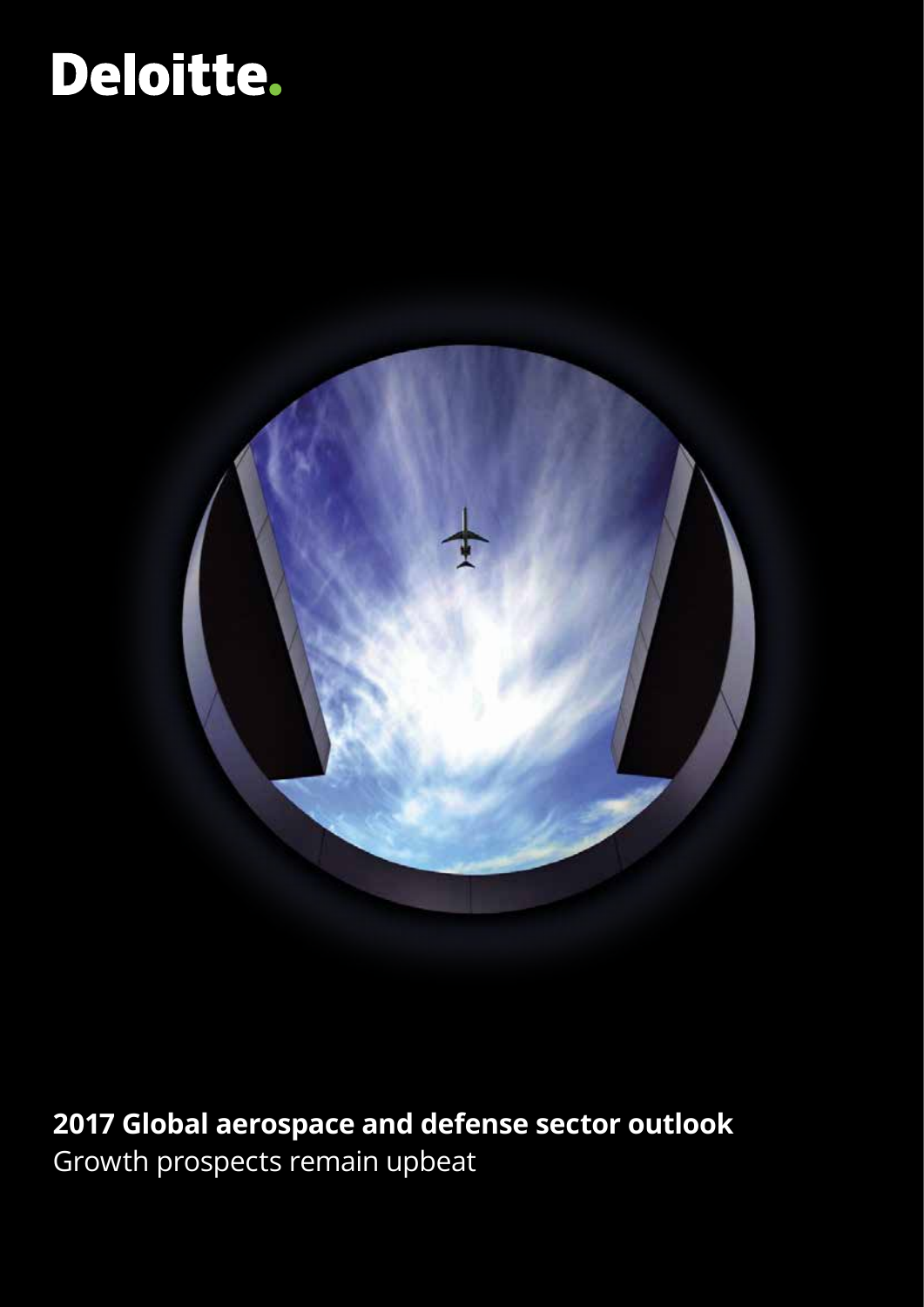# Contents

| Summary                                                                    |    |
|----------------------------------------------------------------------------|----|
| Commercial aerospace sub-sector outlook                                    |    |
| Defense sub-sector outlook                                                 |    |
| Regional outlook                                                           | 16 |
| Major macroeconomic and geo-political<br>trends and their potential impact | 19 |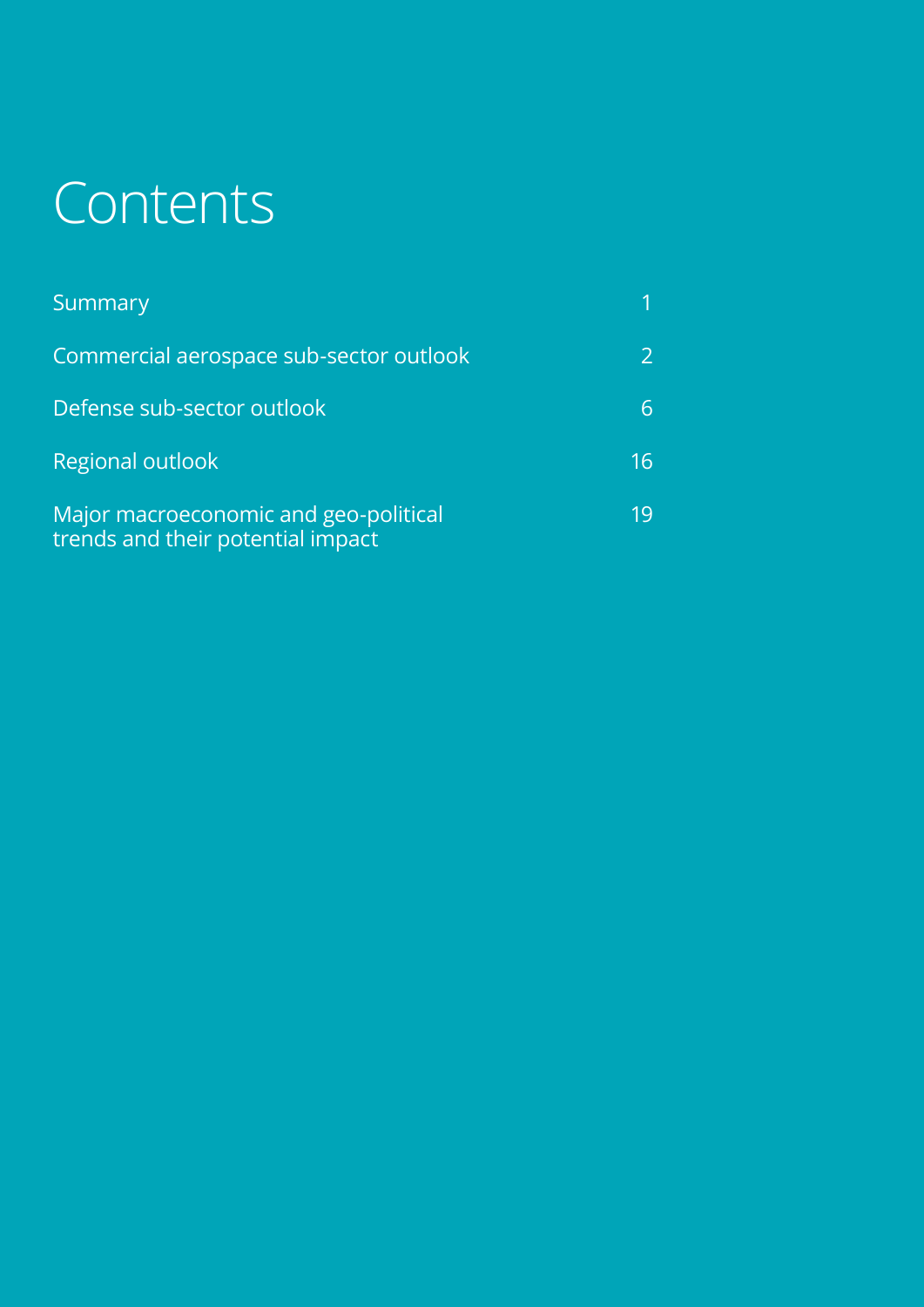# Summary

The global aerospace and defense (A&D) sector is likely to experience stronger growth in 2017, following multiple years of positive, but a subdued rate of growth. Deloitte forecasts the sector revenues will likely grow by about 2.0 percent in 2017.1

Stable global gross domestic product (GDP) growth, relatively lower commodity prices including crude oil, strong passenger travel demand, especially in the Middle East and Asia Pacific region, will likely drive the commercial aerospace sub-sector growth. Commercial aircraft backlog is at an all-time high of ~13,500 aircraft units, representing more than nine and a half years of current annual production rate.2 Specifically, strong global airline passenger traffic and improved global airline profits, primarily on account of lower fuel costs will likely drive increased large commercial aircraft production and in turn commercial aerospace revenues in 2017 and 2018. We expect about 96 more aircraft to be produced in 2017 as compared to 2016.3

On the defense side, resurgence of global security threats, expected increases in US defense budgets, as well as higher defense spending from other major regional powers such as Japan and India will likely promote global defense subsector revenue growth in the near future. In particular, we see an upside for US defense expenditure, given the outcome of the recently concluded US elections. In addition to boosting the number of troops, the US military will likely add more aircraft and ships, which will drive revenue growth at large defense primes over the next few years.

### **2017 Deloitte forecast**

- Global A&D sector revenue growth is likely to be around 2.0 percent
- Commercial aerospace subsector revenues are likely to remain flat, experiencing only a 0.3 percent increase – marginal growth expected as aircraft production recovers in 2017 after a slowdown in 2016
- Defense subsector revenues are likely to grow at a much faster 3.2 percent in 2017 as defense spending in the US has returned to growth, after multi-year declines in defense budgets and future growth may be driven by the newly elected US administration's increased focus on strengthening the US military
- Operating earnings for the commercial aerospace subsector are expected to grow 20.6 percent, while defense subsector's operating earnings will likely rise 7.0 percent
- European A&D sector is expected to record a 2.5 percent YoY increase in revenue and 9.3 percent growth in operating earnings in 2017
- For the US A&D sector, revenue is expected to be up 1.7 percent, with a strong spurt of 12.7 percent in operating profits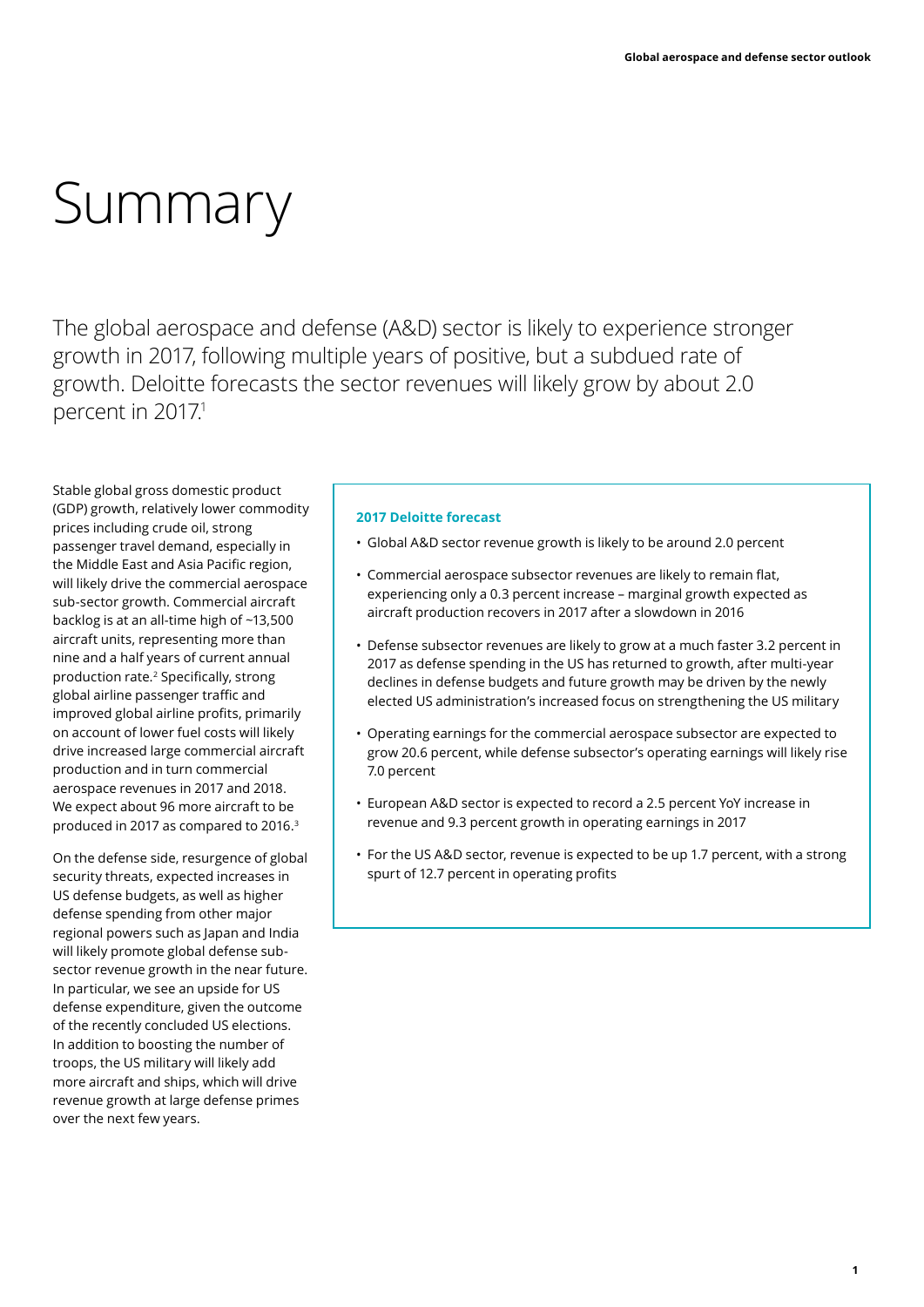# Commercial aerospace sub-sector outlook

The global commercial aerospace sub-sector will likely experience a 0.3 percent increase in revenues in 2017.4

A slight recovery after a slowdown in 2016 will primarily be due to aircraft production levels resuming growth in 2017, driven by strong demand for next-generation aircraft and growing passenger traffic, especially in the Asia-Pacific and the Middle East regions. Although 96 additional large commercial aircraft are expected to be produced in 2017, continued pricing pressure and product mix changes by customer airlines will likely result in only a marginal change in commercial aerospace sub-sector revenues. Major aircraft manufacturers, Airbus and Boeing, have indicated production rate increases will occur in 2017 and 2018. Airbus' A320neo is likely to ramp up production in 2017, whereas,

Boeing estimates that the production rate of its 737 will rise from 42 per month currently to 47 per month in 2017 and 52 per month in 2018.<sup>5</sup>

Travel demand (revenue passenger kilometers or RPKs) has been increasing at a compounded annual growth rate (CAGR) of 4.7 percent over the last ten years, with passenger enplanements rising from slightly over 2.0 billion to more than 3.5 billion annually during this period.<sup>6</sup> Increase in travel demand has been primarily driven by global demographics and wealth creation in Asia and the Middle East, resulting in a significant order increase for new aircrafts.

Passenger and freight traffic are likely to grow at an average annual growth rate (AAGR) of 4.8 percent and 4.2 percent, respectively, over the next 20 years,<sup>7</sup> contributing to higher aircraft production. Several years of above average order intake has resulted in commercial aircraft backlog at the end of 2015 being at an all-time high of ~13,500 aircraft units, representing more than nine and a half years of current annual production.<sup>8</sup>

As illustrated in Figure 1, passenger travel demand increased more than five times from 1981 to 2016, while passenger load factor (utilization of aircraft) has risen 25.6 percent (nominally growing from 63.7 percent to 80.0 percent) during the same



#### **Figure 1: Global airline traffic (1981 to 2016E)**

Source: Deloitte analysis of the data from International Air Transport Association (IATA), "Fact Sheet," accessed in November 2016, https://www.iata. org/pressroom/facts\_figures/fact\_sheets/Documents/fact-sheet-industry-facts.pdf; and Airlines for America, "Annual Results World Airlines," accessed in November 2016, http://airlines.org/data/annual-results-world-airlines/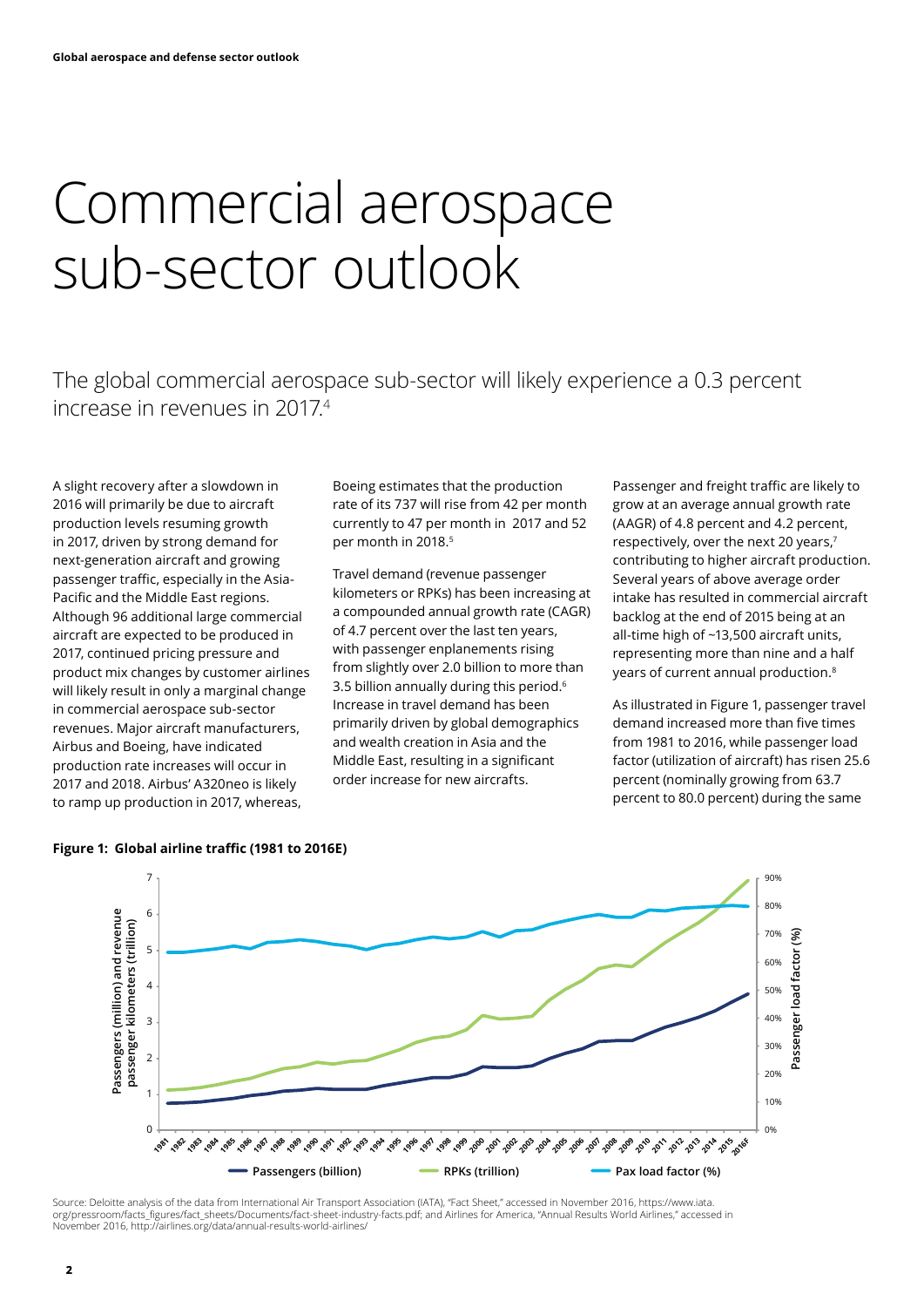period.9 Moreover, the number of people flying per year continued to rise, with a greater than four times increase over 1981 to 2016, driven by affordable ticket pricing and route availability.10 As shown in Figure 2, there has been a 47.0 percent decrease (consumer price inflation or CPIadjusted) in airfares since 1990, leading to increased demand for air travel.<sup>11</sup>

Total global demand for new aircraft production over the next 20 years is estimated to be 35,155 aircraft (excluding regional jets).12 Figure 3 illustrates sales order and production history of commercial aircraft from 1981 through 2016, showing a 220.0 percent increase in production in that period.13

Using a seven-year moving average, production levels over the last 20 years have increased 120.5 percent since 1996.<sup>14</sup> Over the next decade, commercial aircraft annual production levels are anticipated to increase an estimated 29.3 percent.<sup>15</sup> With such growth expected, there are two significant trends and challenges to consider the attractiveness of this market and the resulting entrance of new global competitors to the existing duopoly, and the impact on the supply chain.

 "Increase in travel demand has been primarily driven by global demographics and wealth creation in Asia and the Middle East, resulting in a significant order increase for new aircrafts."



#### **Figure 2: Real average passenger revenue per passenger kilometer (CPI adjusted, in cents)**

Source: Deloitte analysis based on data from IATA, Industry Statistics, June 2016 http://www.iata.org/pressroom/facts\_figures/fact\_sheets/Documents/factsheet-industry-facts.pdf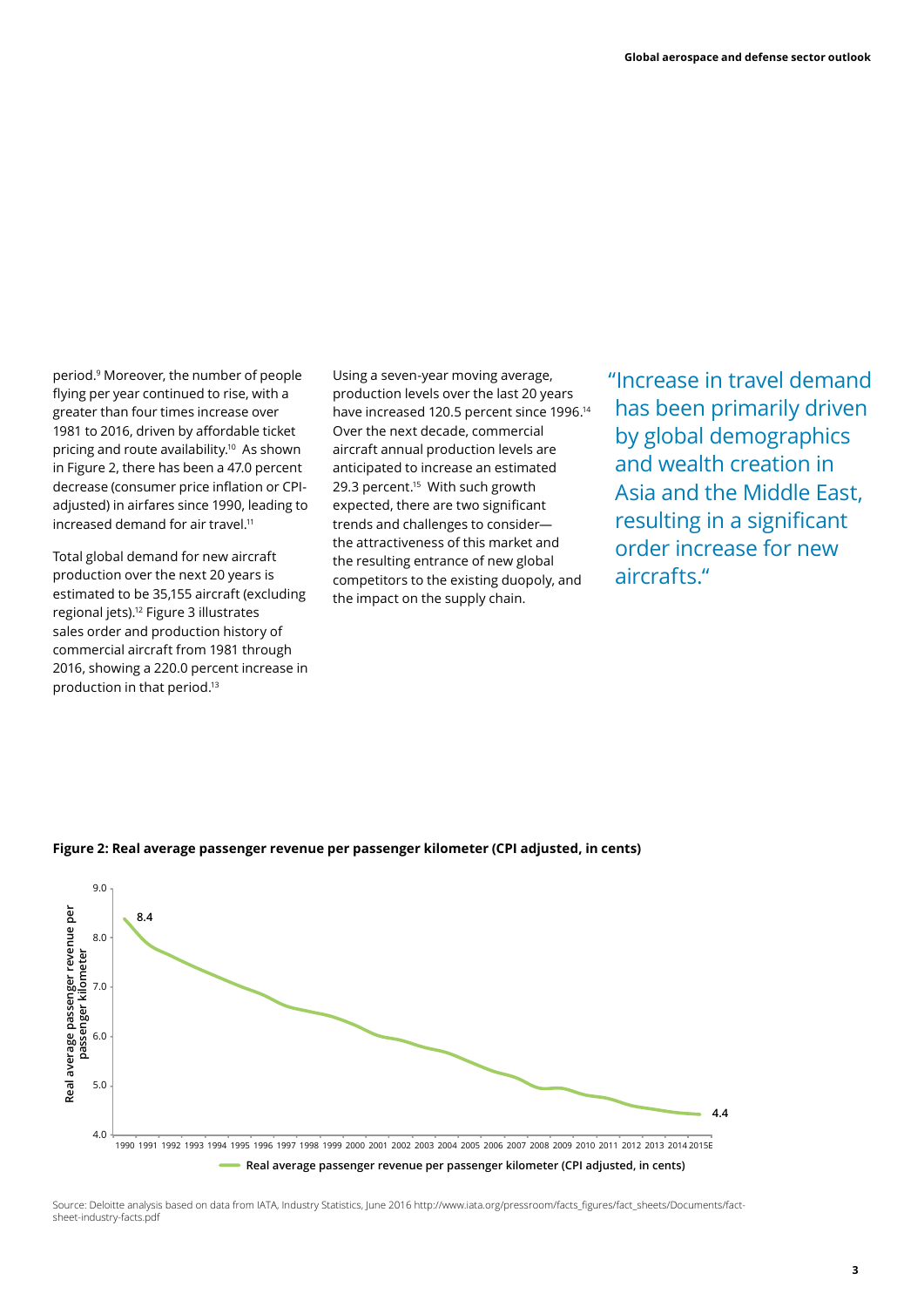After an unexpected slowdown in anticipated in production in 2016 to 1,360 units, it is estimated that 1,456 commercial aircraft will be produced in 2017, which is a 7.1 percent increase over the estimated 2016 production, and a 22.5 percent increase in annual production compared to five years ago.16 Factors driving the slowdown in production in 2016 include transitioning to new aircraft models, delivery deferrals as well as some supply chain related issues.<sup>17</sup> In five years, the sector is

expected to produce 1,550 aircraft, a 14.0 percent increase from 2016.18 Figure 4 shows aircraft production since 2009, as well as the annual estimated production through to 2035, demonstrating the solid growth experienced by the commercial aerospace sub-sector.

However, some weakness might persist in the demand for twin-aisle aircraft as low fuel costs and a surplus of secondhand aircraft have delayed airlines' needs to upgrade existing fleets. In July 2016,

Airbus announced plans to reduce A380 output to one per month in 2018 from 2.5 per month, citing weak demand for its largest aircraft. Likewise, Boeing has also disclosed that it is reasonably possible that it could decide to end the production of 747-8 should it be unable to obtain sufficient orders.<sup>19</sup> In December, 2016, Boeing also announced reduction in production of 777 jetliner to five aircraft per month, beginning August, 2017 and further to 3.5 aircraft per month from 2018.20

**Figure 3: History and forecast for large commercial aircraft orders and production (1981 to 2020F)**



Source: Deloitte analysis of the following data: The Boeing Company, "Order and deliveries," accessed in November, 2016 http://active.boeing.com/<br>commercial/orders/index.cfm; Airbus Group, "Orders and deliveries," accessed



#### **Figure 4: Aircraft production (2009 to 2035F)**

Source: Deloitte analysis of the following data: The Boeing Company, Current Market Outlook (2016–2035), July 2016, http://www.boeing.com/resources/ boeingdotcom/commercial/about-our-market/assets/downloads/cmo\_print\_2016\_final.pdf; and Airbus Group, Global Market Forecast (2016–2035), July 2016, http://www.airbus.com/company/market/forecast/.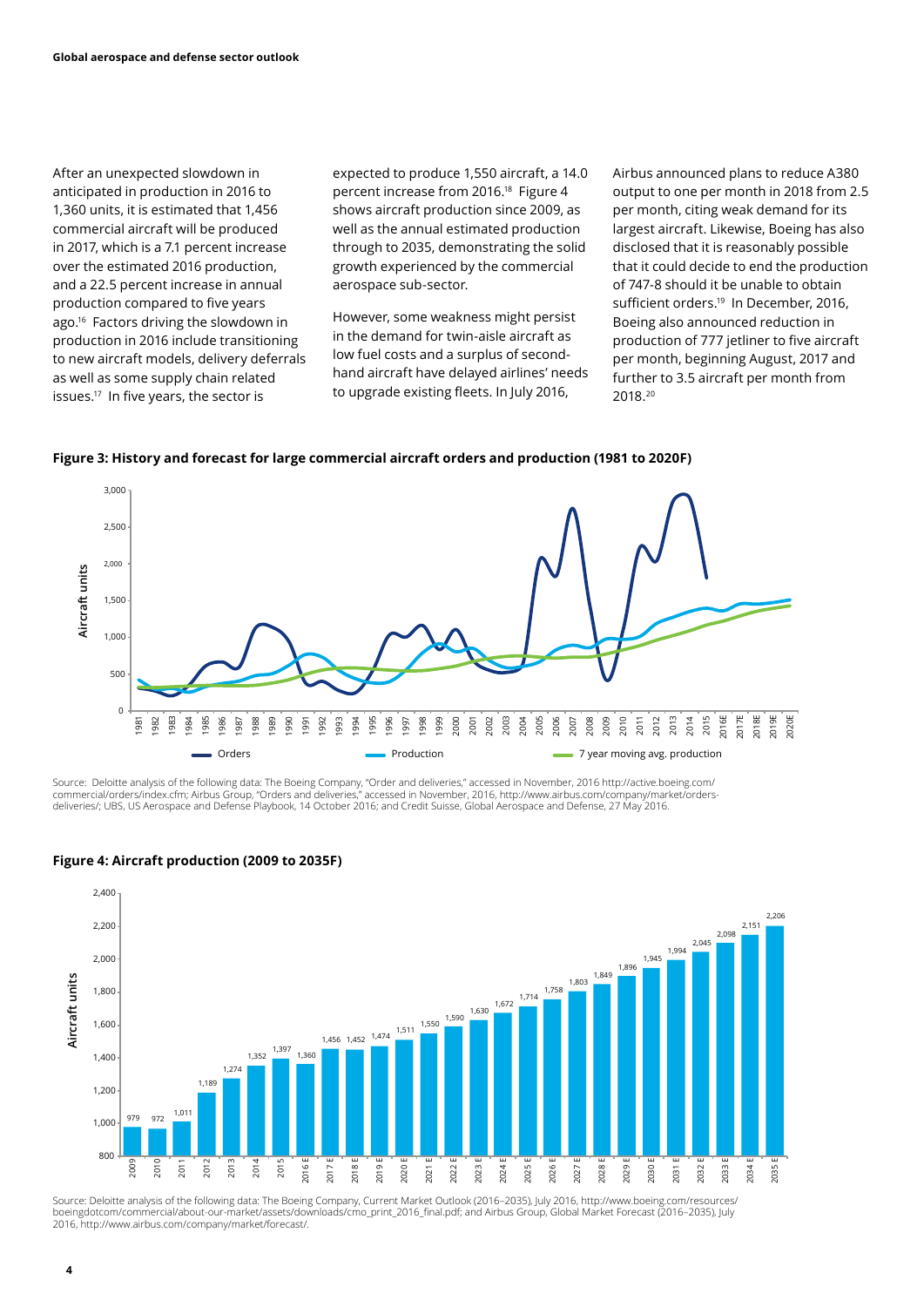As the overall commercial aerospace market grows, new aircraft production programs are emerging from other regions, particularly in China and Russia. Although China has been attempting to produce and deliver a domestic manufactured commercial aircraft for nearly four decades, it has not seen great success. With the C919, China seems to be more focused on the program and is also working with foreign suppliers that have experience in various aircraft programs.<sup>21</sup> However, these new entrants will face multiple challenges, including procurement of orders from established carriers, risk of budget and schedule over-runs in product development, as well as delays in establishing a track record of reliable, safe, and trouble-free operation, which could be a lengthy process

Furthermore, the global supply chain faces a challenge to ensure that increasing requirements for capacity, throughput, quality, on time delivery and pricing can be met. The aerospace supply chain is expected to continue its transformation to reduce costs, respond quicker and to invest more in product innovation, which may result in further industry consolidation as some of the smaller companies may not be able to meet the increased financial, program management, skills, risk-taking and investment requirements.

Consolidation by part family, i.e. components, aero-structures, electronics, interiors, etc. is likely to continue for the next few years as

companies focus on gaining economies of scale and providing required investment in people and tooling. In July 2016, Rolls-Royce announced a deal to fully acquire engine component maker, ITP.22 Also, in July 2015, Precision Castparts Corp. (a Berkshire Hathaway company), which manufactures commercial and military airframe aero-structures acquired Noranco, a manufacturer of machined and fabricated components for aero-engine, landing gear and airframe applications. As the continued demand of the flying public for lower airfares ripples through the value chain—from OEMs and on down—competitive pricing in the supply chain is anticipated to be an ongoing challenge in 2017 and beyond.

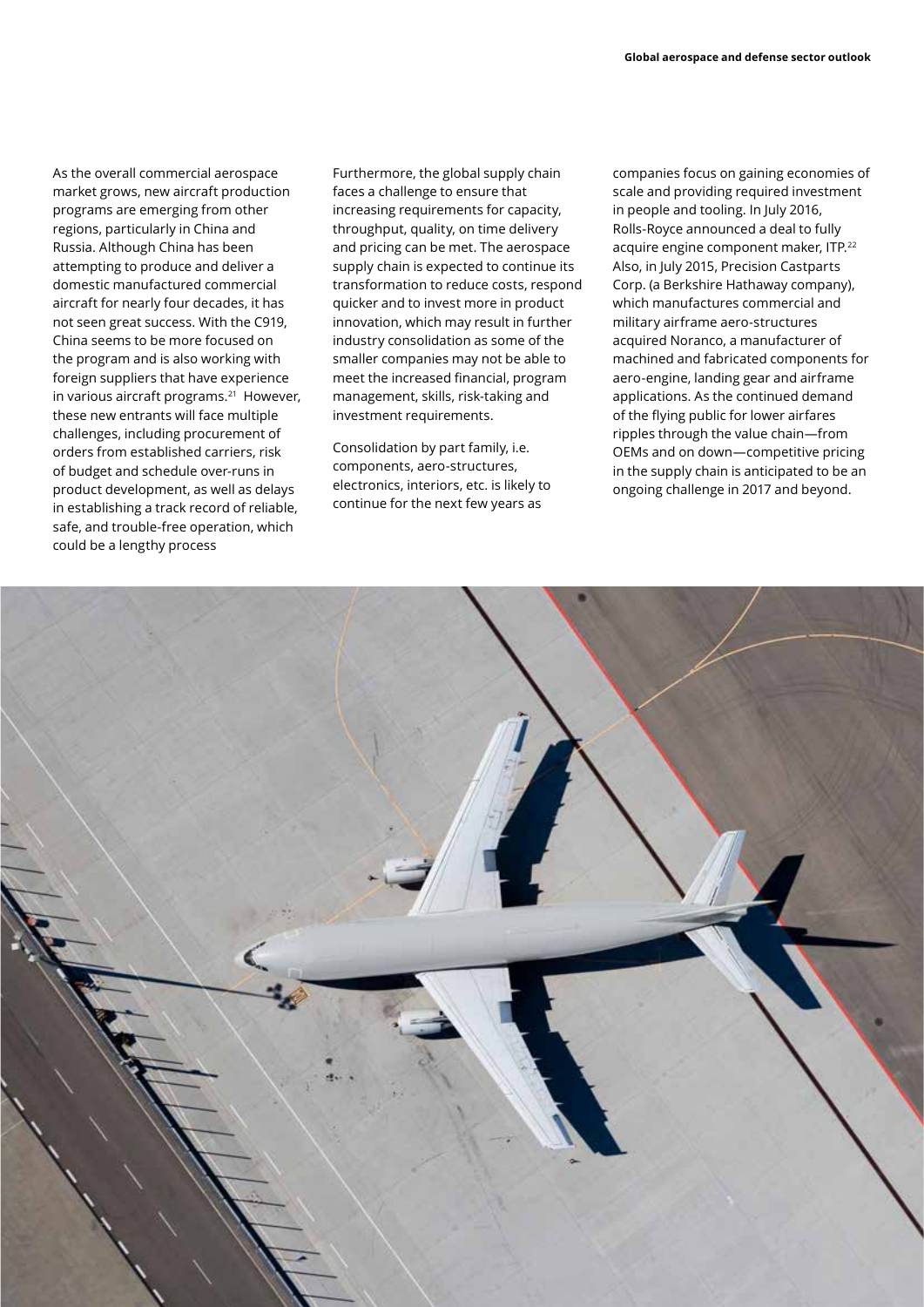# Defense sub-sector outlook

Global defense sub-sector revenues are expected to grow 3.2 percent in 2017 as defense spending in the US has bottomed out and returned to growth, after multi-year declines in defense budgets.<sup>23</sup>

In 2017, growth is also expected to be driven by the newly elected US administration's increased focus on strengthening the nation's military. President-elect Donald Trump recently spoke about increasing defense budgets to increase the ships and aircraft fleet and eliminating sequester, which is likely to result in higher defense spending.<sup>24</sup> Figure 5 illustrates the US Department of Defense (DoD) budgets from fiscal year (FY) 2008 through to FY2016, showing a 5-year decline from FY2010 to FY2015, with an increase of US\$20.0 billion in FY2016 and US\$9.0 billion in FY2017, inclusive of Overseas Contingency Operations (OCO) funding.25

With rising global tensions, international demand for defense and military products is increasing in the Middle East, Eastern Europe, North Korea, and the

East and South China Seas. This is in turn resulting in increased defense spending globally, especially, in the United Arab Emirates (UAE), Saudi Arabia, India, South Korea, Japan, India, and China – many of these countries have already started to increase purchases of next generation military equipment.

Figure 6 illustrates the top 25 military spending nations in the world. The US remained the largest defense spending nation, representing 34 percent of the total global military spend of US\$1,760 billion in 2015.26 Many Middle Eastern and African countries spend a greater percentage of their GDP on military expenditures, with Oman, South Sudan, and Saudi Arabia being the top three. With US\$85.4 billion in military expenditure in 2015, Saudi Arabia was also the fourth largest defense spender globally.<sup>27</sup>



### **Figure 5: US Department of Defense budget in US\$ billion (fiscal years 2008 to 2017)**

Source: Deloitte analysis of the data from the Office of the Under Secretary of Defense (Comptroller) in the United States Budget Request Document, accessed in November 2016, http://comptroller.defense.gov/.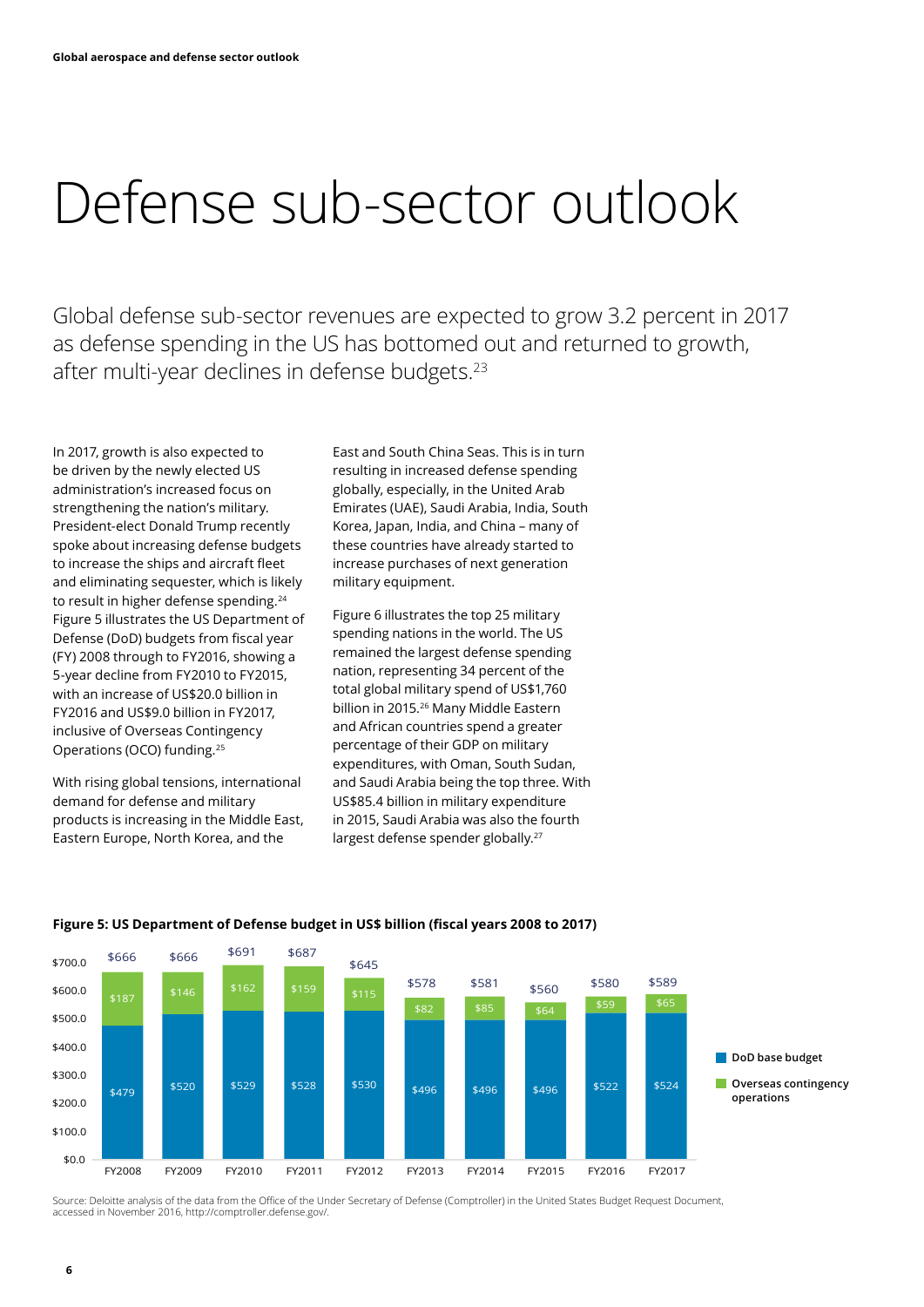### **Figure 6: Top 25 military spending nations 2015 (US\$ billion)**



### Source: Deloitte analysis of data from Stockholm International Peace Research Institute (SIPRI) Military Expenditure Database, accessed in November 2016, http://www.sipri.org/research/armaments/milex/research/armaments/milex/research/armaments/milex/milex\_database. Note: Military expenditure data for 2015 is not directly comparable with the data in our previous outlook as this is being converted by SIPRI using constant currency exchange rates (based



### **Figure 8: Global defense spending 2008–2015 (US\$ billion)**

on 2015 average exchange rate)

Source: Deloitte analysis of data from Stockholm International Peace Research Institute (SIPRI) Military Expenditure Database, accessed in November 2016, http://www.sipri.org/research/armaments/milex/research/armaments/milex/research/armaments/milex/milex\_database.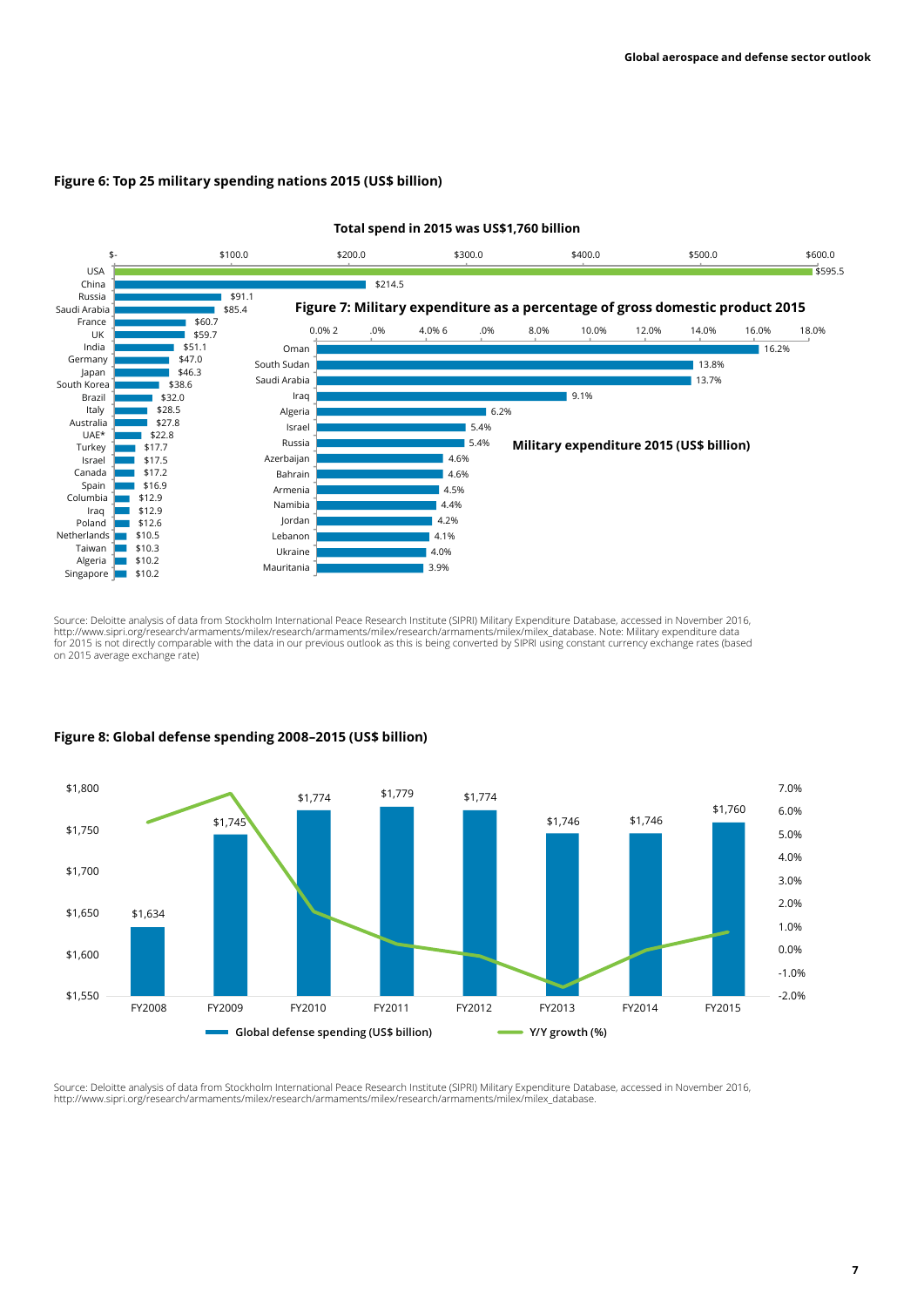### **What can defense contractors expect in 2017 and beyond?**

Global tensions persisted in 2016, with many affected countries planning for and taking actions to recapitalize and improve their defense posture. Threats continue to evolve from traditional land based force on force, to maritime disputes, hybrid warfare, island building, high seas piracy, urban insurgency, lone-wolf civil attacks, cyber-attacks, to anti-access, area denial. Moreover, the new US administration has indicated that the US Air Force and Navy investment account spending, force structure and operational assets are to increase significantly.28 The US and allies in the South China sea region are expected to pursue more aggressive intelligence, surveillance and reconnaissance operations and might even carry out joint patrols with Japan. Also, the conflict between Saudi Arabia and Yemen carried on in 2016, where the US government continued to provide military support and aid to Saudi Arabia. In addition, Russia and Ukraine continue to be at odds related to Russia's takeover of Crimea and their military actions in eastern Ukraine. North Korea continues to threaten its neighbors with its nuclear ambitions and aggressive rocket launches. The Islamic State (ISIS) continues to be a major threat in Syria, Iraq, and Afghanistan and is also carrying out terror strikes in Europe, Africa, and elsewhere. With the bombings and terror attacks in Brussels, Turkey, Nice, Paris, Beirut, Mali, the Sinai Peninsula, as well as other places, countries across the globe have joined the fight against terrorism.

Several governments have already started increasing their defense budgets to address security threats and to battle against terrorism. For instance, China, Russia, Saudi Arabia, and South Korea's 2015 military expenditure rose by 7.4 percent, 7.5 percent, 5.7 percent, and 3.6 percent year-on-year, respectively.29 For defense contractors, this represents an opportunity to place more equipment and military weapons systems with these countries. Key defense products which are likely to experience increased interest from buyers, include armored ground vehicles, ground attack munitions, light air support aircraft, intelligence,



surveillance and reconnaissance electronic sensors, cyber protections, maritime patrol ships and aircraft, as well as provision for equipment maintenance and sustainment, as the military operations tempo continues to increase.

### **What are the important avenues for defense companies to grow?**

With US defense spending experiencing a slowdown in the last few years, US defense firms increased focus on seeking growth opportunities via foreign military sales (FMS), mainly in markets such as, India and the Middle East. In fact, US FMS increased from US\$21.36 billion in FY2010 to a record US\$46.6 billion in FY2015, a 118.2 percent growth over the period. US FMS for FY2016 were US\$33.6 billion, however, comparison of YoY sales may be misleading as some of the pending deals to be announced in FY2016 will be accounted for in the next fiscal year.30 FY2017 is expected to be another record year for US FMS. This will be largely driven by the helicopter, missile, and other military sales to the Middle East, which have already

 "Global tensions persisted in 2016, with many affected countries planning for and taking actions to recapitalize and improve their defense posture."

been cleared by the State department. According to the Defense Security Cooperation Agency (DSCA), the latest approvals of US arms sales overseas led to the total US FMS notifications to US\$41.8 billion for FY2017.<sup>31</sup> Also, given the increasing defense spending by India and the Middle East, foreign military sales are anticipated to remain strong in 2017 and 2018. In addition, Europe recently announced a major increase in defense spending after the US president called for NATO members to dedicate 2.0 percent of their GDP to military expenditure. The proposed increase in spending is approximately US\$5.8 billion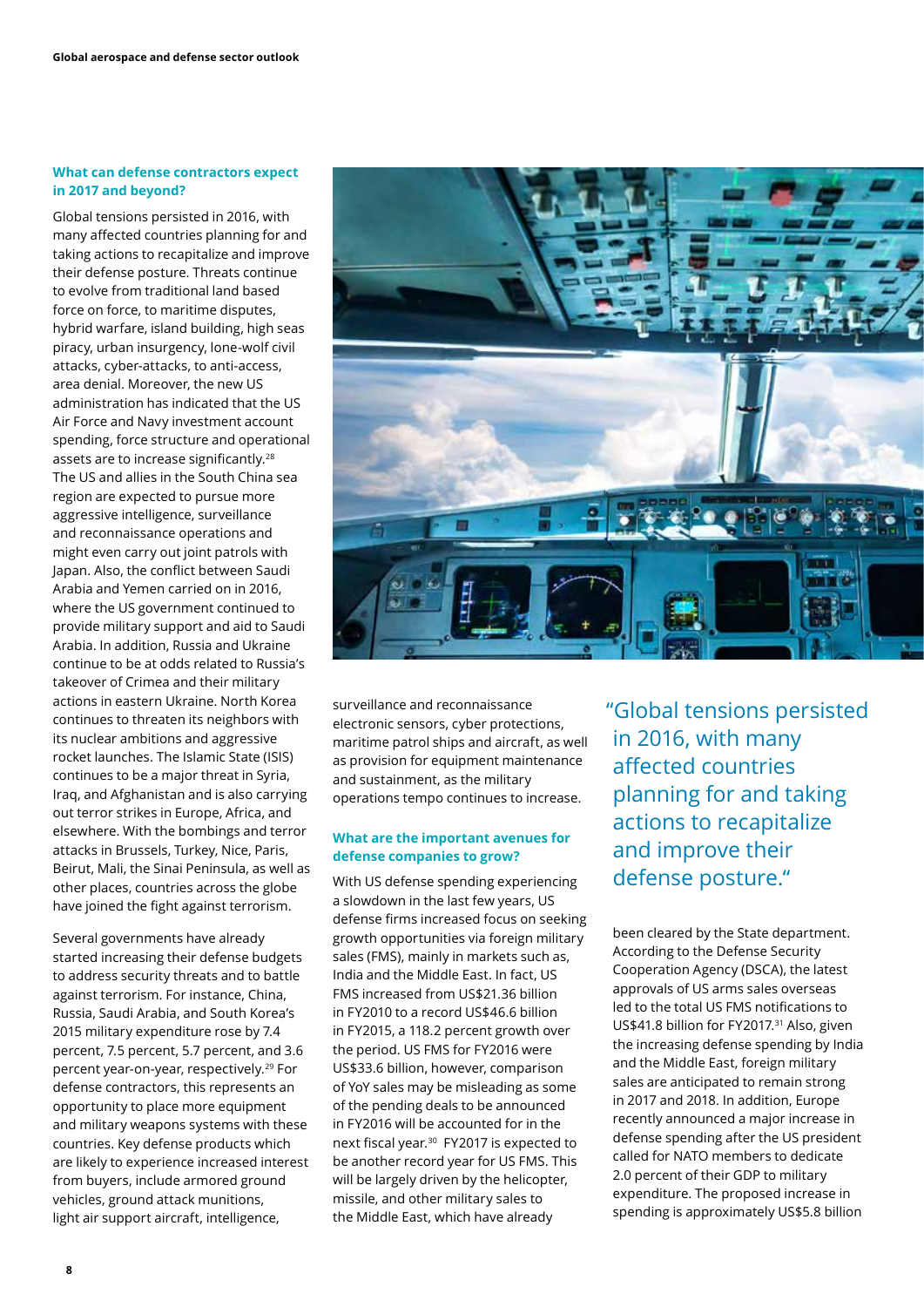

annually. This will primarily be utilized for buying more hardware and increase R&D spending to US\$500 million a year.32 Japan also announced a record high defense budget of US\$44.6 billion as the nation seeks to cope with security threats from China and North Korea. This is likely to contribute to increased US FMS going forward.33

Another avenue for growth will be acquisitions and joint ventures. As the defense sub-sector growth slowed down amid declining US DoD and global Ministry of Defense (MoD) budgets, defense companies resorted to acquisitions. Also, joint ventures in the sub-sector have gained traction as it is often used by global defense businesses to access new markets, reduce competition, as well as to share risks and costs. Joint ventures helped defense players to strengthen long-term relationships and also enable these companies to enter certain foreign markets that have high entry barriers. Some of the key joint ventures announced in the past

twelve months include Boeing and Tata Advanced Systems (December 2015) for manufacturing fuselages of Apache helicopters in India<sup>34</sup> and Raytheon (March 2016) for the development of unmanned surface vessel in the UAE.35

In terms of succeeding with international growth, several important factors should be considered including:

- Presence either with a local office or with sales representatives
- Patience as it takes a long time
- Private ownership provides a long term view but may not be possible for most companies
- Partnerships and relationship on the ground at international locations, including joint ventures and licensing agreements
- Pricing as cost leadership still matters
- Products with high/low mix to capture a bigger market for a 80 percent solution that is 25 to 50 percent of the cost
- Acquisitions to help jump start an enduring presence
- Technology leadership to produce a better product
- Offset strategies to determine who will be ultimately responsible, even in a junior/non-majority partner arrangement
- Investment to build a presence in anticipation of longer term success
- Confirm there is a market and there is budget to spend
- Strength of local supply chain
- Ensure compliance of International Traffic in Arms Regulations (ITAR), which controls the export and import of defense related products and services on the US Munitions List (USML).

Going forward, acquisitions and crossborder joint ventures in the global A&D sector are expected to gain further attractiveness as global defense spending returns to growth and foreign investments norms are being relaxed in emerging markets.

### **What has been the trend for US A&D sector exports?**

Figure 9 illustrates the increase in US gross exports of A&D sector products from 2010 to 2015. Although exports have experienced growth over this period, there has been a slight dip in the magnitude of growth in US A&D exports recently, mainly due to the countervailing forces of a strong US dollar, competition from the global marketplace, especially Russia and China as well as the inability of the Export-Import bank board to authorize transactions above US\$10 million, due to a lack of a voting quorum.<sup>36</sup> Recently, in December, 2016, the US Congress declined to permit a waiver for the Export-Import Bank to approve higher value transactions. There is still some ambiguity about the fate of the bank as the new US administration has yet to take a decision on its complete restoration.37



### **Figure 9: US aerospace and defense sector gross exports in US\$ billion (2010 to 2015)**

Sources: Deloitte analysis of data from the U.S. Census Bureau, accessed in November 2016, www.census.gov/; and UN Comtrade | International Trade Statistics Database, accessed in November 2016, www.comtrade.un.org/.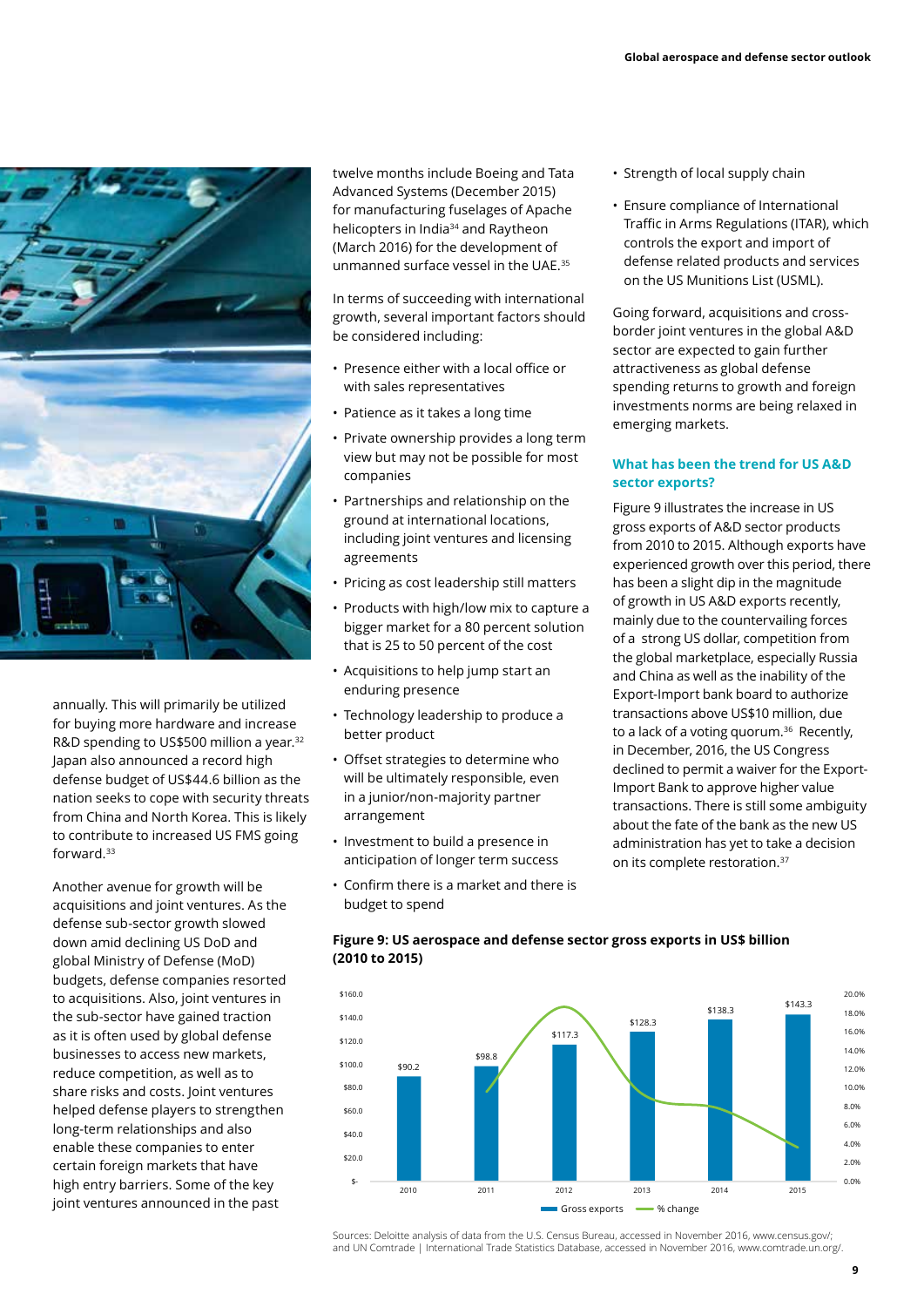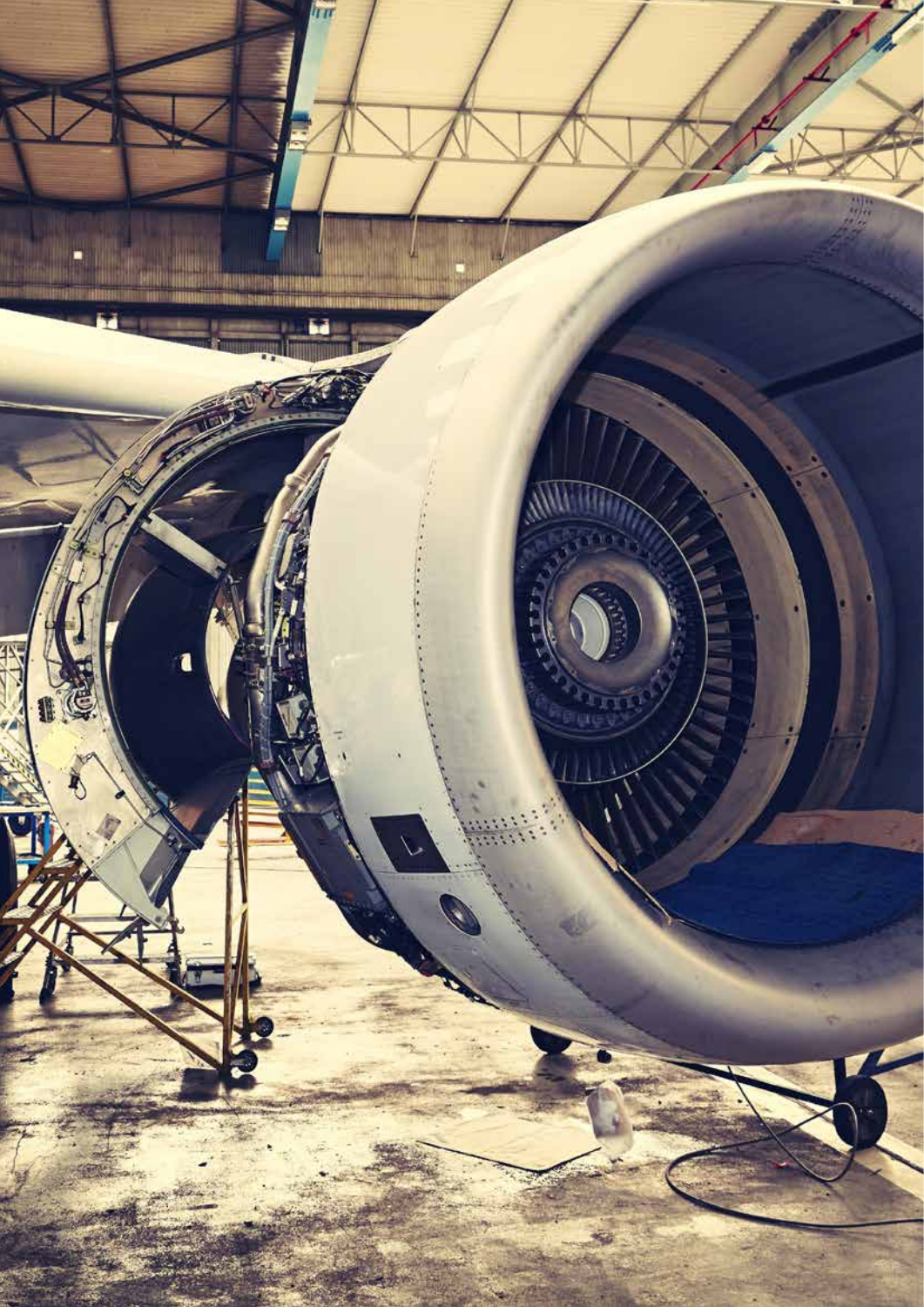This is likely to create some uncertainty with respect to US A&D exports in 2017. However, given the expected increase in commercial aircraft sales and production volumes as well as growth in military products and weapons systems, contribution of US A&D exports will continue to remain significant in the global A&D marketplace.

There is a likelihood of the market becoming crowded as competitors from China, Russia and later Japan and India emerge, leading to a slight decline in western countries' share of exports.

### **Is the US A&D sector still more efficient than rest of the world?**

The global A&D sector's productivity remains high, stabilizing in growth after a period of improvement, which was largely due to increased process automation and efficiency initiatives, and lower overhead costs brought about from economies of scale gain through mergers and acquisition activity. Efficiency, defined as operating earnings per employee among global A&D companies decreased marginally by 0.7 percent to US\$34,276 in 2015 compared to US\$34,523 in 2014.38 Efficiency levels continue to differ between the US and Europe. While the US recorded operating earnings per employee at US\$41,218 in 2015, it was much lower for rest of the world at US\$23,364 and US\$28,521 for Europe.39

US companies have experienced more recent success in improving employee productivity compared to companies in Europe and Asia due to its greater flexibility to rationalize/close factories, adjust employee levels, and manage cost structures in a timely manner. Figure 10 shows the gap between US productivity and the rest of the world, where US headquartered companies recorded a 3.6 percent average annual growth rate improvement in operating earnings per employee from 2010 to 2016 (estimates), over the 2.3 percent improvement for the rest of the world during the same period.40 The average operating margin for US companies in 2015 was 11.6

percent, while European companies reported average operating margins of 8.5 percent.<sup>41</sup>

Efficiency initiatives by commercial aerospace companies, especially the larger companies, include increased concentration of their supplier base, risk sharing with suppliers, and factory automation have led to improved productivity levels amongst other initiatives. Also, a decrease in overhead costs experienced as a result of higher merger and acquisition activity, also contributed to higher productivity, all similar to the broader sector.

Continued productivity improvement in engineering and manufacturing operations is a key element allowing flexibility in pricing products. Customers—whether airlines or government defense procurement officials—continue to expect more for less: more functionality, more reliability, less cost for maintenance, lower acquisition prices, and better, more competitive products. The global A&D sector is expected to continue to experience pricing pressure and a resulting need to be more efficient and to reduce costs in 2017.





Rest of world A&D operating profit per employee (US\$)

Source: Deloitte analysis of aerospace and defense annual reports for 2010, 2011, 2012, 2013, 2014, 2015 and quarterly reports for 2016 and information from DTTL's annual Global A&D sector financial performance study for the years 2011, 2012, 2013, 2014, 2015, and 2016.



### **Figure 11: Global A&D sector one-time charges in US\$ billion (2010 to 2018F)**

Source: Deloitte analysis of aerospace and defense annual reports for 2010, 2011, 2012, 2013, 2014, 2015 and quarterly reports for 2016 and information from DTTL's annual Global A&D sector financial performance study for the years 2011, 2012, 2013, 2014, 2015, and 2016.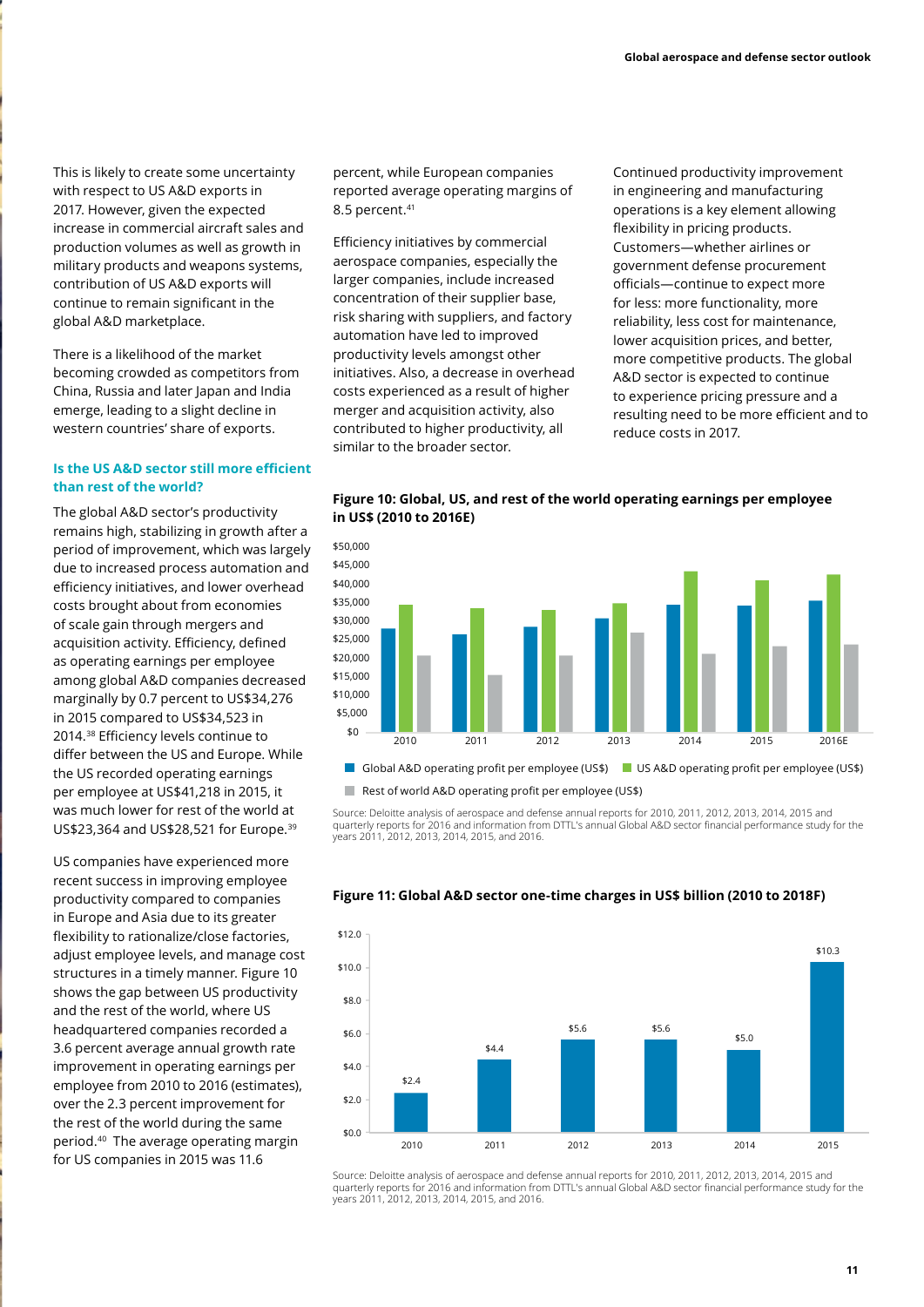### **Are one-time charges and write-downs increasing?**

In 2015, the global A&D sector experienced a significant increase in one-time charges to US\$10.3 billion compared to US\$5.0 billion in 2014.42 This was primarily led by program delays, cost overruns and funding issues faced by the sector players – both commercial and defense. Going forward, the magnitude of increase in one-time charges is anticipated to slow down, however, the sector is likely to continue recording one-time charges in the near-term. The asset write-downs post Brexit, major change in currency valuations (mainly the Pound Sterling and the Euro), as well as continuing program delays and cancellations are major drivers of this.43

### **What are the key growth regions for the A&D sector?**

Passenger travel demand is increasing in countries and regions which are experiencing continued wealth creation – India, China, and the Middle East in particular. These markets will continue to be the focus regions for commercial aerospace companies to capitalize on in the near future. Figure 12 illustrates the strong growth in passenger traffic in Asia Pacific and the Middle East regions during 2010 to 2016F.

Looking at the defense sub-sector, military expenditure in the US has declined 18.7 percent over the 2010 to 2015 period, while, Europe's defense spending remained flat over the same

period.44 Regions that experienced strong growth in military expenditure during 2010 to 2015 include the Middle East and Asia and Oceania.45 Moreover, the share of military expenditure from the Asia and Oceania region rose from 20.1 percent in 2010 to 25.6 percent in 2015, whereas, Americas' contribution to the global military spending declined from 47.8 percent in 2010 to 39.1 percent in 2015.46 Hence, global defense companies dependent on the US and Europe are increasing their focus on regions such as India, China, the Middle East, and Russia.



### **Figure 12: Passenger traffic (RPK) year-on-year growth by region (2010 to 2016F)**

Source: Deloitte analysis based on data from IATA, Industry Statistics, June 2016 http://www.iata.org/pressroom/facts\_figures/fact\_sheets/ Documents/fact-sheet-industry-facts.pdf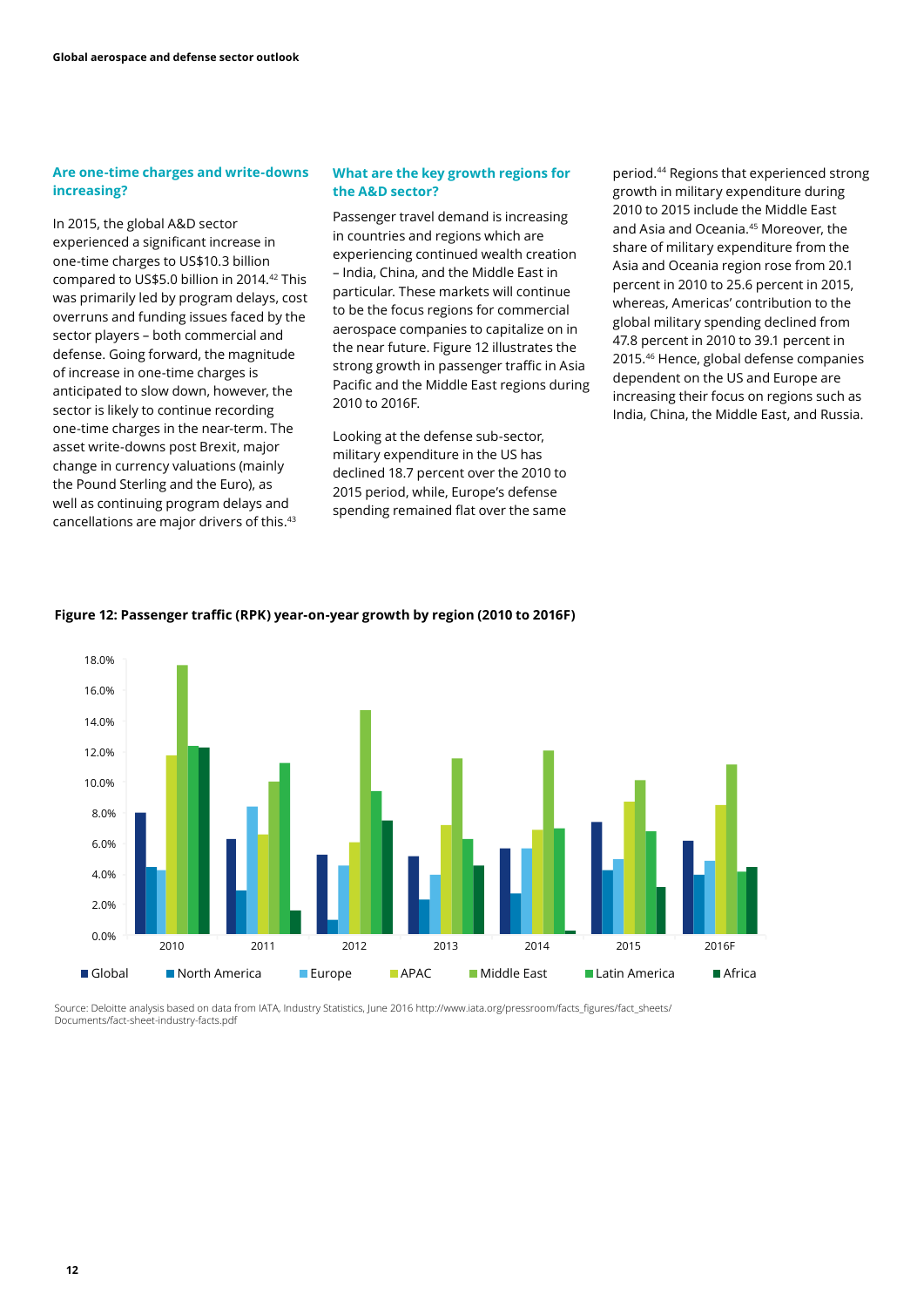

**Figure 13: Military expenditure by region** 

Source: Deloitte analysis based on data from Stockholm International Peace Research Institute (SIPRI) https://www.sipri.org/databases/milex

### **What are the major technological advancements shaping the A&D sector?**

The A&D sector has been at the forefront of digital innovations, leading the way for other industries in the adoption of technologies such as additive manufacturing, machine learning, advanced analytics, smart automation, and blockchain among others.

**Additive manufacturing (AM):** Beyond prototyping, leading A&D companies are now using this technology for manufacturing a range of products, including complex engines parts and wing component to relatively simple yet customized parts such as armrests and food trays. In one example, Lockheed Martin improved the buy-to-fly ratio of the bleed air leak detector (BALD) brackets used in engines from 33:1 to 1:1 by using additive manufacturing over subtractive processes.<sup>47</sup> Other important product-related benefits of using AM over traditional manufacturing include complex part design capabilities, lower weight, with improved fuel efficiency.<sup>48</sup> On the supply chain side, AM has helped A&D companies reduce warehouse management and inventory obsolescence costs by manufacturing parts on-demand and reducing the overall time-to-market.

### **Machine learning and advanced**

**analytics:** By using a set of machine-tomachine (M2M) and machine-to-human (M2H) interfaces, sensors collect information that is fed into analytics solutions to derive insights that drive effective decision making or automated action. In one example, GE Aviation collects real-time data from different systems on its aircraft and runs advanced analytics to identify faults in their engines and maintains them early in the process to minimize maintenance spends and increase parts' lifecycles.<sup>49</sup> Such predictive models enable airlines to optimize their operations and help GE to sell not just engines, but actual "performance up-time" to help drive higher revenues.<sup>50</sup>

### **Smart automation and Block-chain**:

Aircraft manufacturing is a highly specialized and complex process. An example underlining the importance of this precise manufacturing process is that of the "factory of the future," where Airbus technicians can scan an airplane's metal surface using a tablet or a smart glass and determine the right size of a bolt and the torque required to fix it.<sup>51</sup> Based on the information, a robotic arm completes the task. In addition to automation in the physical

realm, A&D companies are also considering technologies in the digital realm; technologies such as blockchain, originally used in the financial services industry, could help companies improve transparency and automate transactions among supply chain partners spread across the globe.

As A&D companies increasingly deploy one or more of these technologies at various stages in their value chains, they will likely achieve improved operational efficiencies and drive incremental and new revenues for themselves as well as their supply chain partners and customers.

### **What's the outlook for mergers and acquisition (M&A) activity in 2017 and beyond?**

Global M&A deal value in the A&D sector weakened in 2016, after reaching a record level in 2015. The sector recorded M&A deals worth US\$15.6 billion in 2016 (1 January 2016 through 14 November 2016), compared to US\$56.7 billion in 2015, which represents a significant decrease over 2015.52 However, the 2015 benchmark was heavily weighted by one transaction where the M&A value was driven largely by Berkshire Hathaway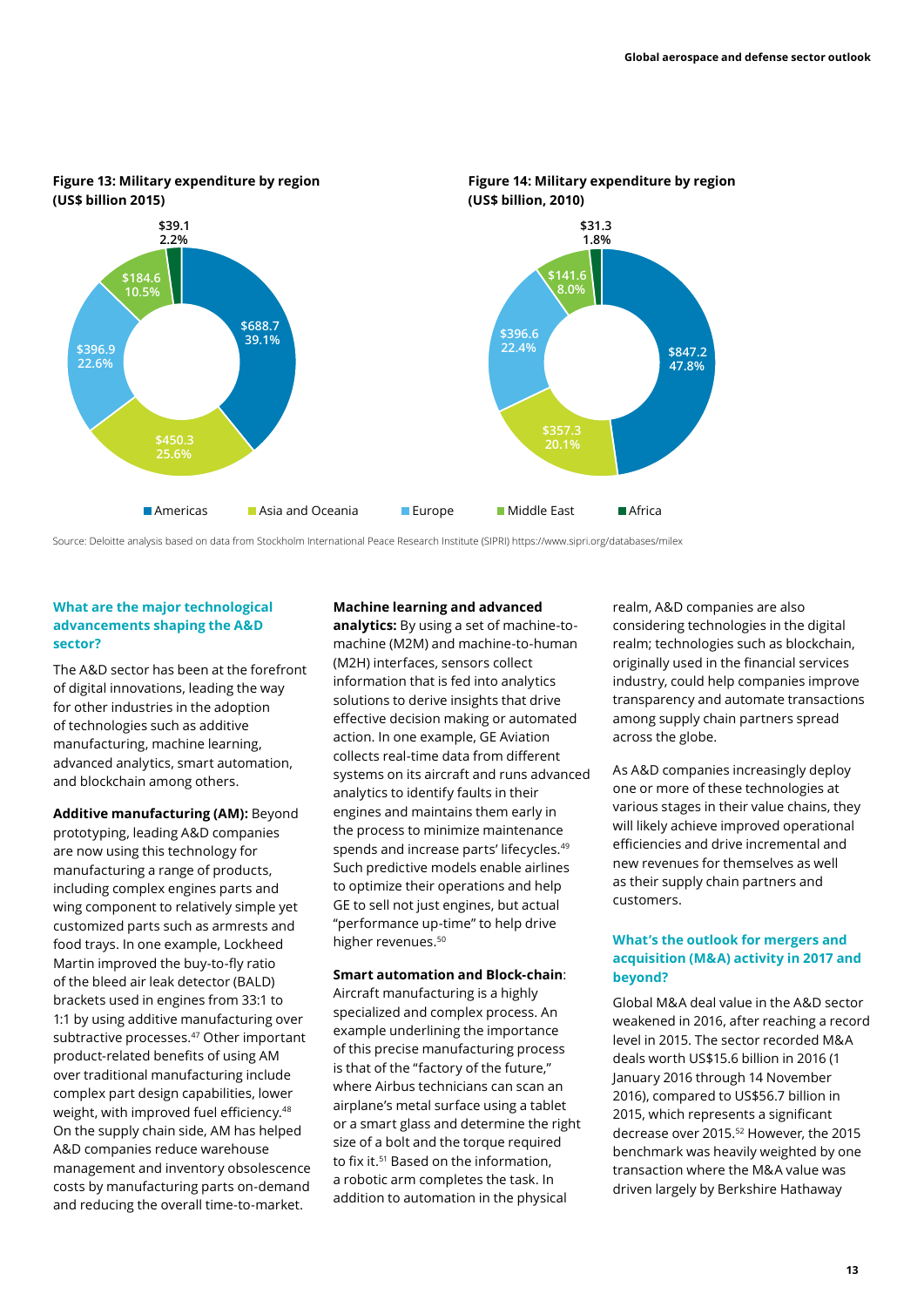Inc.'s US\$35.8 billion acquisition of Precision Castparts Corp.<sup>53</sup> Similarly, the number of M&A deals fell 20.0 percent to 188 transactions in 2016 (1 January 2016 through 14 November 2016) compared to 235 transactions in 2015.54 Uncertainty around the US presidential election and Brexit appeared to have impacted dealmaking in the sector.

Nevertheless, the sector continued to experience consolidation, especially in commercial aerospace. Pricing pressures from aircraft OEM's pushed suppliers to gain scale economies by merging and thereby reducing costs. Larger defense primes did not exhibit a similar pressure to consolidate in 2016, as they may have become concerned about antitrust issues and the suggestion of passing legislation to block certain M&A deals by Frank Kendall, the Pentagon's chief weapons buyer.

Notable M&A deals announced in the A&D sector in 2016 include Rockwell Collins Inc.'s US\$6.4 billion offer to purchase B/E Aerospace Inc.<sup>55</sup> Figure 15 illustrates global M&A volume and deal activity from 2008 to 2016 year-to-date.

In 2017, global M&A activity is expected to recover as the political uncertainty in the United States dissipates. A&D companies will continue to rationalize their product portfolios to match changing customer requirements. In China, the five major defense companies are undergoing restructuring to increase capability advancement.56 This restructuring will likely result in divestment of non-core defense assets and consolidation of core assets. However, in Europe, there still remains political ambiguity as some administrative changes continue or are yet to be announced – the recent stepping down of Italian Prime Minister as well as the presidential elections in France and Germany in 2017.

The valuations of A&D companies as a whole are increasing, with the exception of 2015, led by continued improvements in financial performance and growth expectations. Specifically, the price earnings (P/E) ratio of the A&D sector is now 35.2 percent higher than it was five years ago.<sup>57</sup> Figure 16 illustrates the increase in enterprise value on both an earnings before interest, tax, depreciation, and amortization (EBITDA) and revenue basis.

### **How did the global A&D sector perform in terms of shareholder return?**

Driven primarily by improved profitability, free cash flow, return on invested capital, and future expectations of growth, the key A&D sector indices (including the US based S&P A&D select index and the European STOXX Europe total market A&D index) continued to outperform the broader market. Figure 17 explains the performance of the sector in equity price appreciation compared to these other indices—a 689.0 percent improvement for the S&P A&D select index in the last 16 years, compared to a 42.0 percent improvement for the S&P 500 index.<sup>58</sup>

Historically, operating margins for the sector improved from 9.8 percent in 2012 to 10.7 percent in 2013 and 10.8 percent in 2014, but, were marginally down in 2015 at 10.4 percent.<sup>59</sup> However, over the past several years, A&D sector customers, which includes airlines, passengers, defense departments of individual countries, are likely obtaining more value for their money, creating financial value for shareholders. Figure 18 shows improvement in financial performance since 2011, with increased operating profits as well as operating margins over a five year period.



### **Figure 15: Global aerospace and defense sector mergers and acquisition activity (2008 to 2016)**

Source: Deloitte analysis of data from Thomson Reuters. Data for 2016 is up to 14 November 2016. The Thomson Reuters Mergers & Acquisitions (M&A) database tracks changes in economic ownership at ultimate parent level in going business concerns. All deals involving a purchase of at least a 5.0% stake, or 3.0% with a value<br>of at least US\$1 million are tracked, subject to crite Dow Jones etc.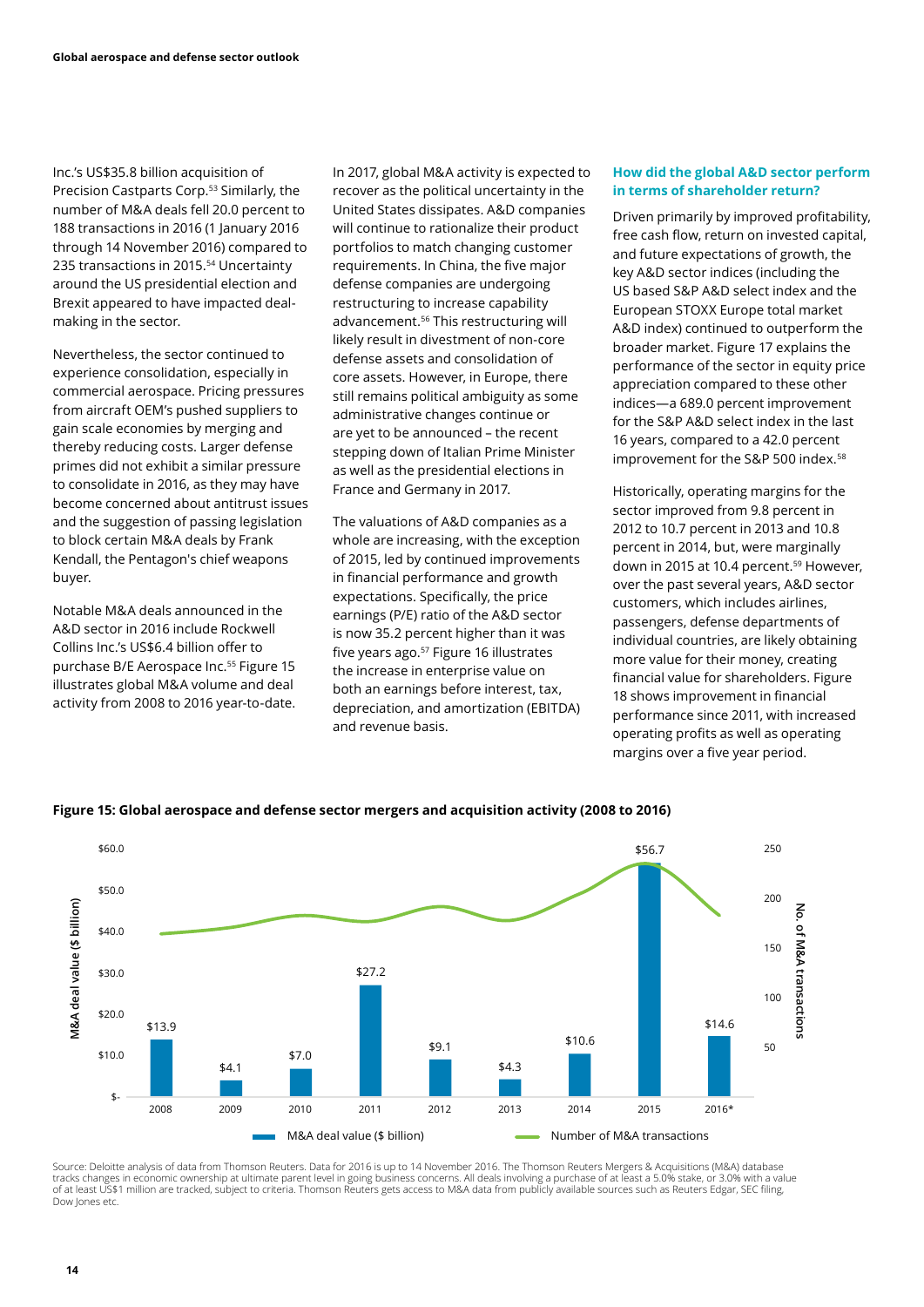

### **Figure 16: Global aerospace and defense sector valuations (2012 to 2016)**

Source: Deloitte analysis of data from Capital IQ, accessed in November 2016





Source: Deloitte analysis of data from Bloomberg, accessed in November 2016



### **Figure 18: Global aerospace and defense sector operating earnings and margin (2010 to 2015)**

Source: Deloitte's 2016 Global aerospace and defense sector financial performance study, July 2016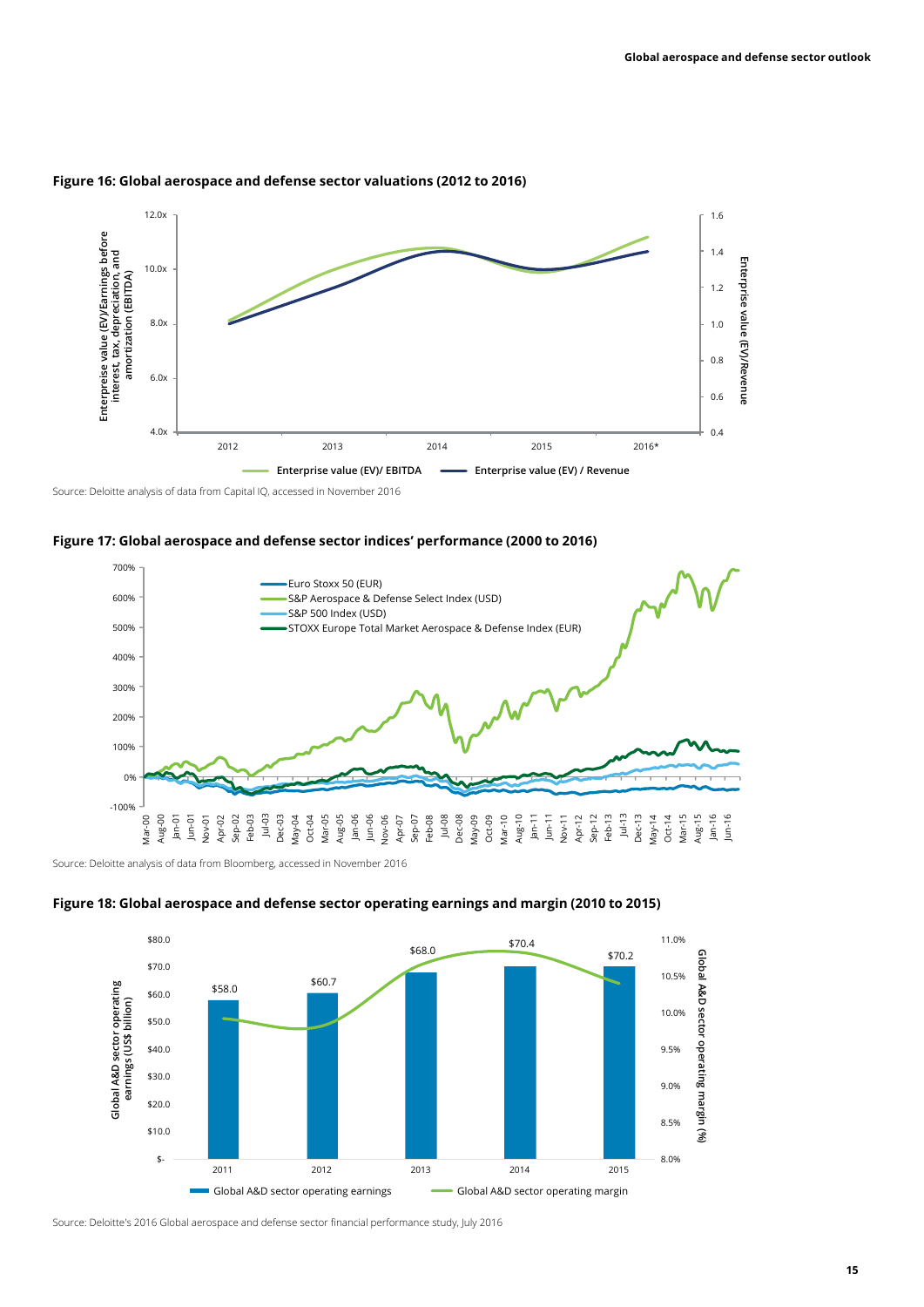# Regional outlook

### **India**

The Indian defense sector saw a lot of activity in 2016 with India's defense budget of US\$50.7 billion for 2016 becoming the fourth largest global defense budget, moving up from the sixth position in 2015. By 2018, India's defense budget is projected to increase to US\$56.5 billion<sup>60</sup> as the country recapitalizes and strengthens its military to counter potential threats from China and Pakistan, while upgrading existing assets. Further, the government's emphasis on timely execution and improved policy, in consultation with industry participants, is expected to lead to technological advancements in the sector, resulting in increased opportunities for the entry of foreign players.

India signed 15 contracts worth US\$10.5 billion with foreign vendors in 2016<sup>61</sup> (up to October 2016) including contracts for 36 Rafale fighter jets and 145 M777 lightweight Howitzers, and multiple projects have been fast-tracked. For instance, the first of six Scorpene dieselelectric attack submarines was undocked in December 2015 and is undergoing sea trials<sup>62</sup>. Similarly, the first squadron of the indigenously produced LCA Tejas was inducted into the Indian Air Force in July 201663. The Indian government has also taken multiple policy initiatives including increased international engagement, a revamped FDI policy, and a new defense procurement procedure with key amendments in offset regulations. In the last 2 years, India has signed defense cooperation agreements and MoUs with over 20 countries<sup>64</sup>, entered

the Missile Technology Control regime<sup>65</sup>, and strengthened bilateral relationships with major suppliers. For instance, India signed a military logistics agreement<sup>66</sup> with the United States and was recognized as a 'major defense partner,' which will enable license-free access to a wide range of dual-use technologies<sup>67</sup>. The Indian government eased foreign direct investment (FDI) norms for the defense sector in June 2016, permitting foreign companies to own 100 percent of domestic ventures with the approval of the government.<sup>68</sup> Earlier, there was a condition to bring in "state-of-the-art technology" for foreign companies in order to hold greater than 49.0 percent stake in local ventures. However, the government modified this condition to "modern technology or any other reason that may be recorded", relaxing the entry barriers to open up the sector to greater foreign participation and making it more attractive for global defense companies to enter and operate in India. In consultation with industry stakeholders, the Ministry of Defence released a new defence procurement policy in March 2016 to bring clarity to the procurement process. This includes an amended offset policy which addressed key industry concerns such as inclusion of services as a method of discharging offsets and updating Indian Offset Partner to enable complete discharge of obligations.

To benefit from the stronger long-term growth prospects from prior levels, global defense companies have increased their investments into India. There have been various joint-venture announcements in the sector during 2015 to 2016, prior

to the relaxation of FDI norms. Post the relaxation of FDI regulation, the Indian defense sector is likely to record an increase in alliances and partnerships, as well as a rise in foreign companies setting up manufacturing facilities in India.

Major A&D companies such as, Airbus, Boeing, Lockheed Martin, and Safran already have a footprint in the Indian market, with some of them planning further investments. For instance, Airbus announced a joint-venture with Mahindra Defense Systems last year to manufacture helicopters for the Indian military.69 Similarly, Boeing entered into a joint-venture with Tata Advanced Systems in December 2015, wherein, they will manufacture fuselages of Apache Helicopters in India. As the sector opens up further, there will be an increase in global defense companies entering the Indian market.70

In the commercial aerospace sub-sector, India has the highest traffic RPK growth globally, at 8.6 percent in 2015 and it is expected to be the third largest aviation market by 2026<sup>71</sup>. The country is forecast to have a demand for 1,850 new commercial aircraft in the next two decades, the majority being single-aisle planes.72 These are expected to support the growth of low-cost carriers that represent more than 60.0 percent of the total flights in India.73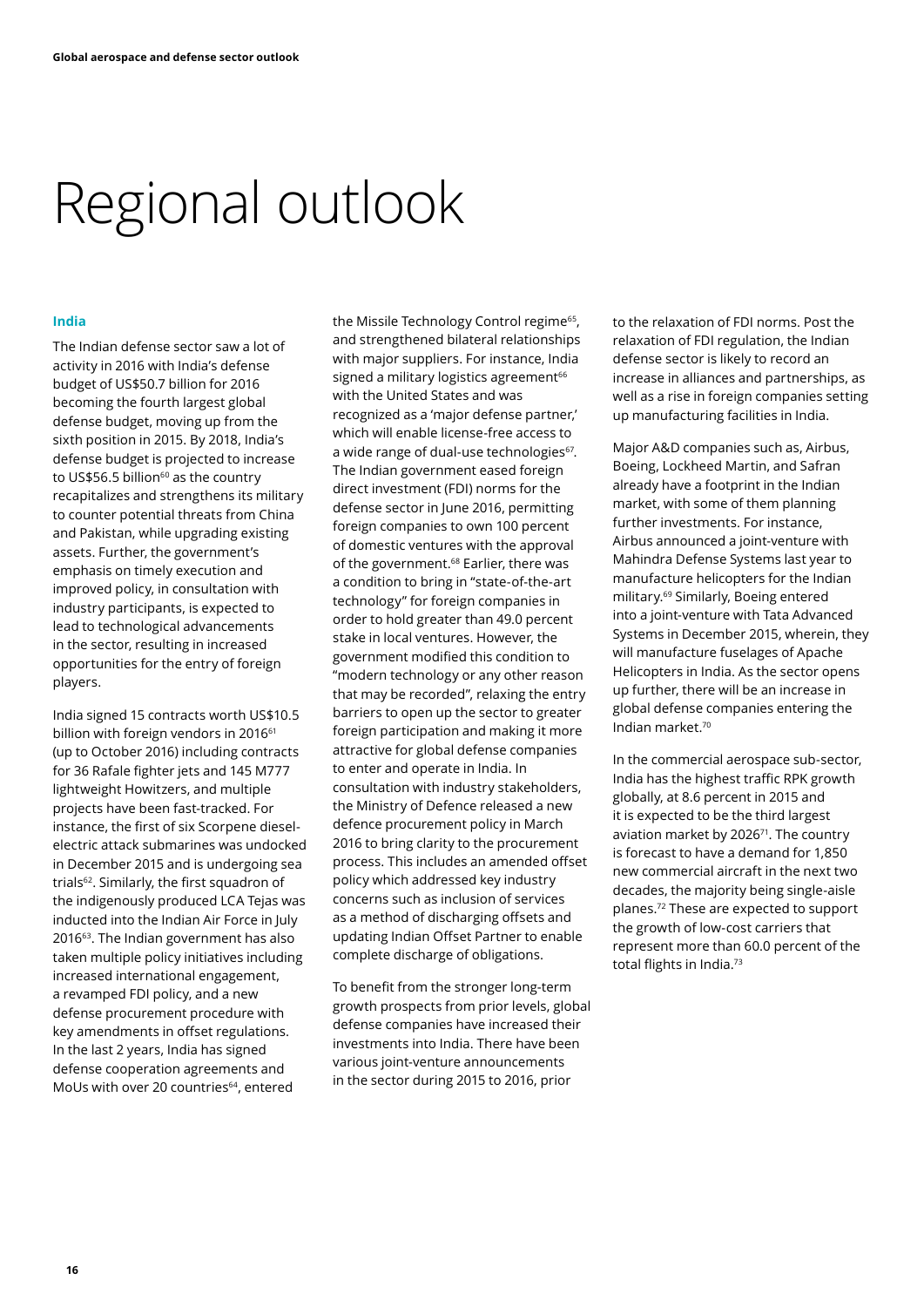### **China**

China's defense budget is the second largest in 2016, at US\$192.0 billion, up 6.2 percent from 2015.74 The country's military expenditure as a percentage of GDP was low as compared to other regions, indicating scope to increase its spending on military. China has a military expenditure to GDP ratio of 1.9 percent, as compared to 2.3 percent for India, 5.4 percent for Russia and 3.3 percent for the US75. Moreover, in September 2015, Chinese president, Xi Jinping, announced a reduction in armed forces personnel by 300,000 by the end of 2017 (representing approximately a 13.0 percent reduction).<sup>76</sup> This may further result in increased spending on military equipment and weapons.

On the commercial aerospace side, China's domestic aviation market is growing fast and is expected to be the world's largest by 2035. The country's passenger travel demand (RPK's) is estimated to surpass North America and Europe by 2035,77 with 1.9 trillion revenue passenger kilometers (RPK's) estimated in 2035. This is expected to drive the commercial aerospace sector demand in China, which would require 6,810 aircrafts in the next 20 years to meet the growing travel demand.78

The country has also entered commercial aircraft manufacturing to meet domestic as well as global demand for travel. Chinese state-owned aircraft manufacturer, COMAC, plans to produce a 168-seater single-aisle aircraft–C919, which has already received order commitments for 517 aircraft from 21 customers. The company expects the aircraft to have a market potential of nearly US\$100 billion.79 More recently, a joint venture between COMAC and UAC in Russia has announced plans to challenge

the existing duopoly in twin aisle aircraft with the new C929 wide body, with a projected entry into service in the next 6 to 10 years. $80$ 

Also, to boost its A&D sector as well as to encourage foreign investment, China revised its Catalogue of Industries for Guiding Foreign Investment in 2015 to expand the range of approved investment activities of foreign entities into the aviation sector. $81$  This will likely enable foreign investors to manufacture small scale aircrafts parts, including aircraft motors and bearings.

### **The Middle East**

During the oil price boom period from 2009 to 2014, spending on commercial aircraft and military equipment by the Middle Eastern countries was on the rise as higher oil prices and strong cash positions enabled countries in the Cooperation Council for the Arab States of the Gulf (known as Gulf Cooperation Council or GCC) to undertake multi-billion dollar defense modernization programs. For example, higher oil prices led defense spending by Saudi Arabia to almost double over the 2009 to 2014 period.<sup>82</sup> However, after a 20.5 percent rise in 2014, the country recorded only 8.0 percent increase in military expenditure in 2015 to US\$87.2 billion as the year saw a significant decline in oil prices.<sup>83</sup> Similarly, the United Arab Emirates (UAE) also reported a strong growth of 64.5 percent in defense expenditure over the 2009 to 2014 period to US\$22.8 billion, when oil prices were high.84

However, lower oil prices are likely to affect future defense spending in the Middle East region. The UAE has a more diversified economy and is less dependent on the oil and gas sector. But, Saudi Arabia is highly dependent on the

oil and gas sector, which have accounted for more than 90 percent of government revenues, and is more vulnerable to declining oil prices.<sup>85</sup>

Although the slowdown in defense spending by the Middle Eastern countries is a challenge for A&D companies in the US and Europe, national security threats and ongoing conflict in the region will likely maintain a strong order flow. In 2016, despite low oil prices, UAE's military expenditure is estimated to increase 7.4 percent to US\$23.5 billion. UAE's defense requirements are likely to comprise advanced naval, surveillance, and missile products.<sup>86</sup> Saudi Arabia was the largest defense importer for the US in 2015, led by its involvements in conflicts in Syria and Yemen, as well as the commencement of delivery of the F-15 fighter aircraft. However, the oil dependent country may be challenged to sustain this levels of military expenditure going forward due to affordability. Nevertheless, Saudi Arabia's defense budget for 2016 experienced only a minor reduction as the Kingdom increases its focus on economic diversification.87

For the commercial aerospace sub-sector, the Middle East remains an important market by virtue of its strategic location as a hub linking the major global airline networks. This has resulted in strong travel demand from the region. The Middle East region led travel demand growth globally during the last five years and is expected to continue to record the highest RPK growth in 2016 as well.<sup>88</sup> Over the next 20 years, passenger traffic growth is forecast to grow strongly at an annual rate of 5.9 percent and the region will need 3,310 aircraft to meet the increasing demand.89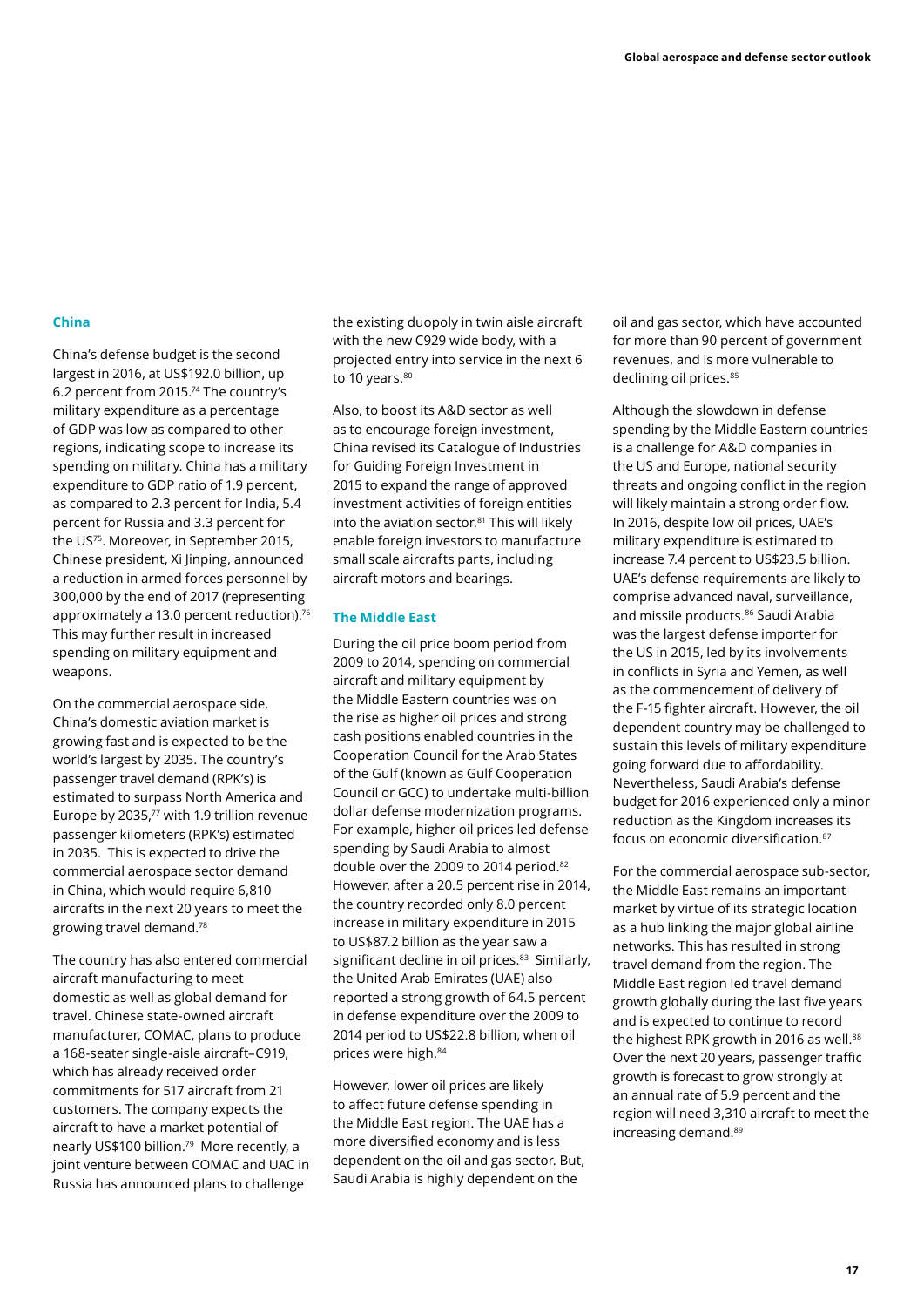### **United Kingdom (UK)**

With the UK exiting the European Union, there is uncertainty around the impact on the A&D sector. The relationships of the UK with other countries, especially the US, coupled with renegotiation of trade agreements, will play a major role in the future challenges and opportunities for the UK's A&D industry. UK defense spending is expected to remain steady with a slight impact on certain defense programs due to regulatory and economic uncertainty. Post the Brexit vote, the pound sterling has depreciated, which, in turn, is expected to boost UK's exports as they become more competitive. Domestic companies have already started eyeing opportunities to sell their military equipment in overseas markets as their products potentially become more price competitive.

UK's defense budget for 2016 at US\$53.5 billion, is almost flat as compared to 2015 levels.90 However, it continues to remain the third largest defense budget globally and the country is expected to invest over US\$39.3 billion (£27.7 billion) to reinforce its military forces during 2016 and 2017.<sup>91</sup> The majority of the defense spending by the UK will likely be on surface ships and submarines, land equipment, new precision weapons, such as the Common Anti-Air Modular Missile (CAMM) as well as a new anti-surface guided weapon. Moreover, UK Ministry of Defense (MoD) announced recently an agreement to purchase P-8 maritime patrol aircraft, with the first three units scheduled to be delivered by 2020.92

#### **France**

Production in the French aerospace and defense industry is expected to rise by 4.0 percent in 2016, with revenue up 4.5 percent. $93$  Due to a positive order forecast that will lead to higher production rates, major A&D companies are likely to benefit from this upturn over the coming years. In France and Europe, Airbus, Dassault and their suppliers will sustain this growth, particularly via the production of the A350, A320neo and Rafale aircraft.94

The country's 2017 defense budget (excluding pensions) totaled €32.7 billion, an increase of €600 million compared to 2016. This represents 1.77 percent of the French gross domestic product (GDP), compared to 1.78 percent in 2016. The financial trajectory for the military planning law (MPL) has increased in an unstable geopolitical environment and under a high-level terrorist threat in France.<sup>95</sup> The French government thus wishes to maintain a significant defense effort. On November 2 2016, in parallel to the budget vote, the French Defense Minister, Jean-Yves Le Drian, presented a report to parliamentarians on the military planning law for 2017 to 2019. The report "acknowledges a stop in reductions and the ramp-up of personnel for operational units. Overall, the net balance results in the creation of 782 positions over this period, including 400 in 2017. For the 2017-2019 period, this new trajectory will involve a financial effort of €1.2 billion to fund the defense payroll, equipment, training, etc. and an additional €800 million to meet capacity needs in order to reinforce strike capabilities, secure the territory and acquire supplementary resources for cyber defense and intelligence."96 In this context, should the requests be validated, the Ministry of Defense budget would total €35.2 billion in 2019, up by more than €2.0 billion compared to the 2019 budget stipulated in the

### "With the UK exiting the European Union, there is uncertainty around the impact on the A&D sector."

2013 military planning law.97 The defense effort would thus account for 1.8 percent of GDP (including pensions). France is approaching the 2 percent target for 2020 and most of the increase in funding would be absorbed by personnel additions.

There are several factors that will prove crucial for the French aerospace and defense industry. International air traffic growth represents a major advantage for France, which is also one of the world's major arms exporters. Moreover, rising military expenditure, the trend in the euro/dollar exchange rate, industrial strategy of aircraft manufacturers, significant industrial innovation effort, cost of aircraft produced in France, efficiency of French production means, and government-backed initiatives represent key components in the industry's further development. However, globalized production and foreign competition, namely through relocation, are impeding this expansion, largely because of the pressure on prices driven by aircraft manufacturers.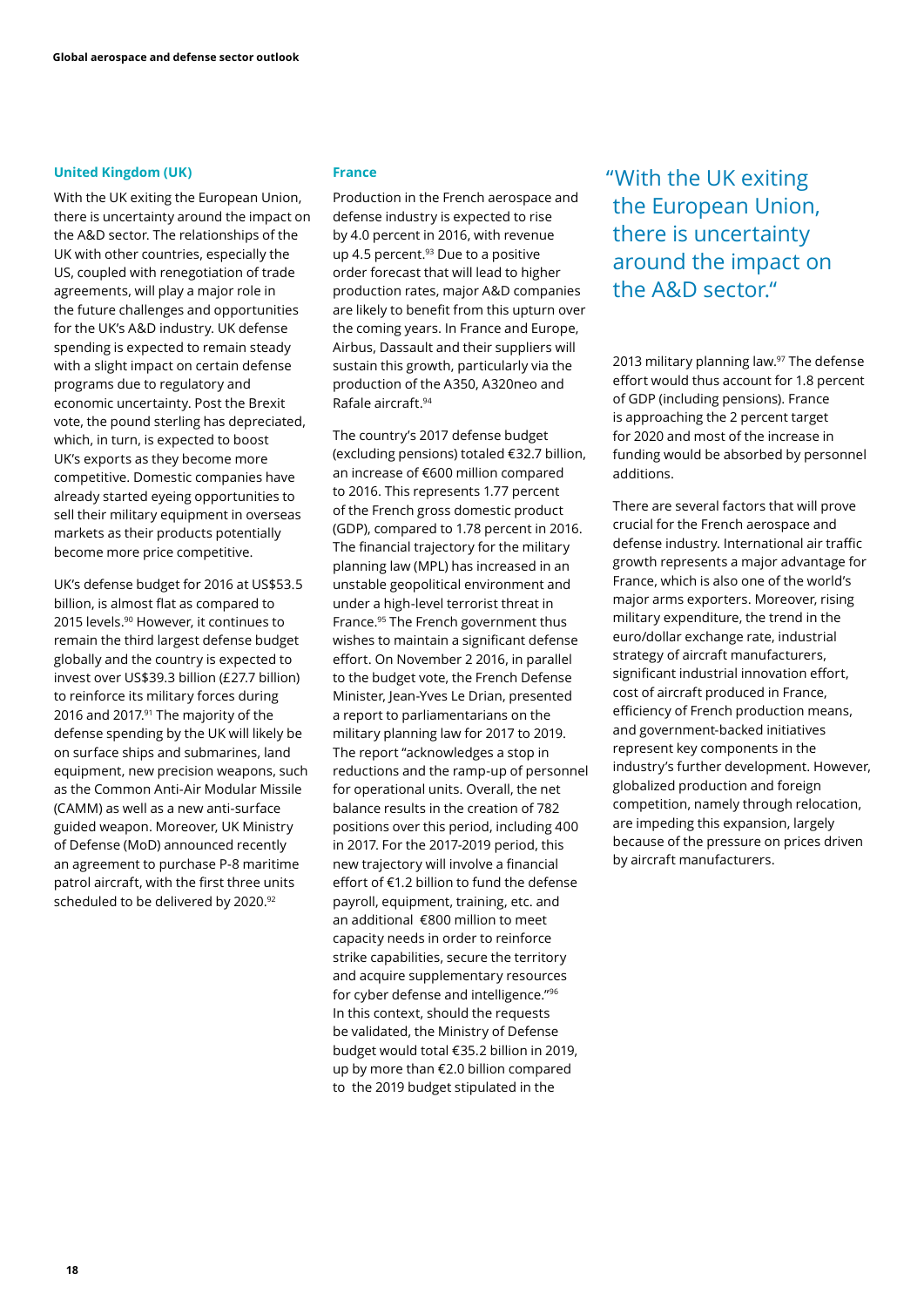# Major macroeconomic and geo-political trends and their potential impact

### **Brexit and new US administration**

Uncertainty around the nature of Brexit and President-elect Trump's policy directions is likely to impact A&D sector investments in the coming few quarters in the UK and US. While policy direction might become more certain in the US in the coming months based on the appointments President-elect Trump makes to key White House and cabinet positions, uncertainty in the UK is likely to linger for a prolonged time.

In the US, there are indications that the new administration will increase spending on defense and such a boost to spending will likely have a positive impact on subsector growth. However, a rise in defense spending is expected to take time, and the resulting orders being placed for new weapons systems may take a few years to be realized.

### **Rising populist sentiments globally**

There appears to be a steady rise in trade protectionism and anti-globalization sentiments across the world. Populists on both sides of the Atlantic have been generally anti-globalization and antiimmigration. The Brexit referendum and Trump's election are perhaps indications that the momentum is gaining strength. The economic impact is already reflected in the decline in the number of M&A deals. According to Thomson Reuters reports, European M&A deals were down 41.0 percent in the second quarter of 2016 to US\$147.3 billion. As the world's biggest M&A market, the US was also down 23.0 percent to US\$421.8 billion<sup>98</sup>. Slowdown in global trade is now in its fifth year with five quarters since fourth quarter of 2014 having registered negative growth in world merchandise exports and imports. The trend that started in 2011 has gained significant momentum since last year.<sup>99</sup>

### **Currency volatility**

US equity indices have been on a steady rise as investors evidently expect that a possible fiscal stimulus will likely boost demand, while a cut in corporate taxes will boost corporate profits. On the other hand, bond yields in developed economies have been rising. Higher yields in the US reflect expectations of higher inflation, owing to fiscal stimulus that will boost demand and employment at a time when the job market is already close to full employment. A higher inflation expectation and increasing yields have resulted in an upward movement of the US dollar, which has been rising against major global currencies, including those from emerging markets. The trend is likely to continue, as the market now expects the US Federal Reserve to tighten monetary policy. This will in turn, likely impact United States' export competitiveness as US A&D exports are likely to become costlier and could experience increased competition from other countries, such as Russia and China for military equipment exports. The UK domestic currency, on the other hand, is depreciating because of economic uncertainty due to the Brexit referendum. This is expected to boost their A&D sector exports due to improved export competitiveness.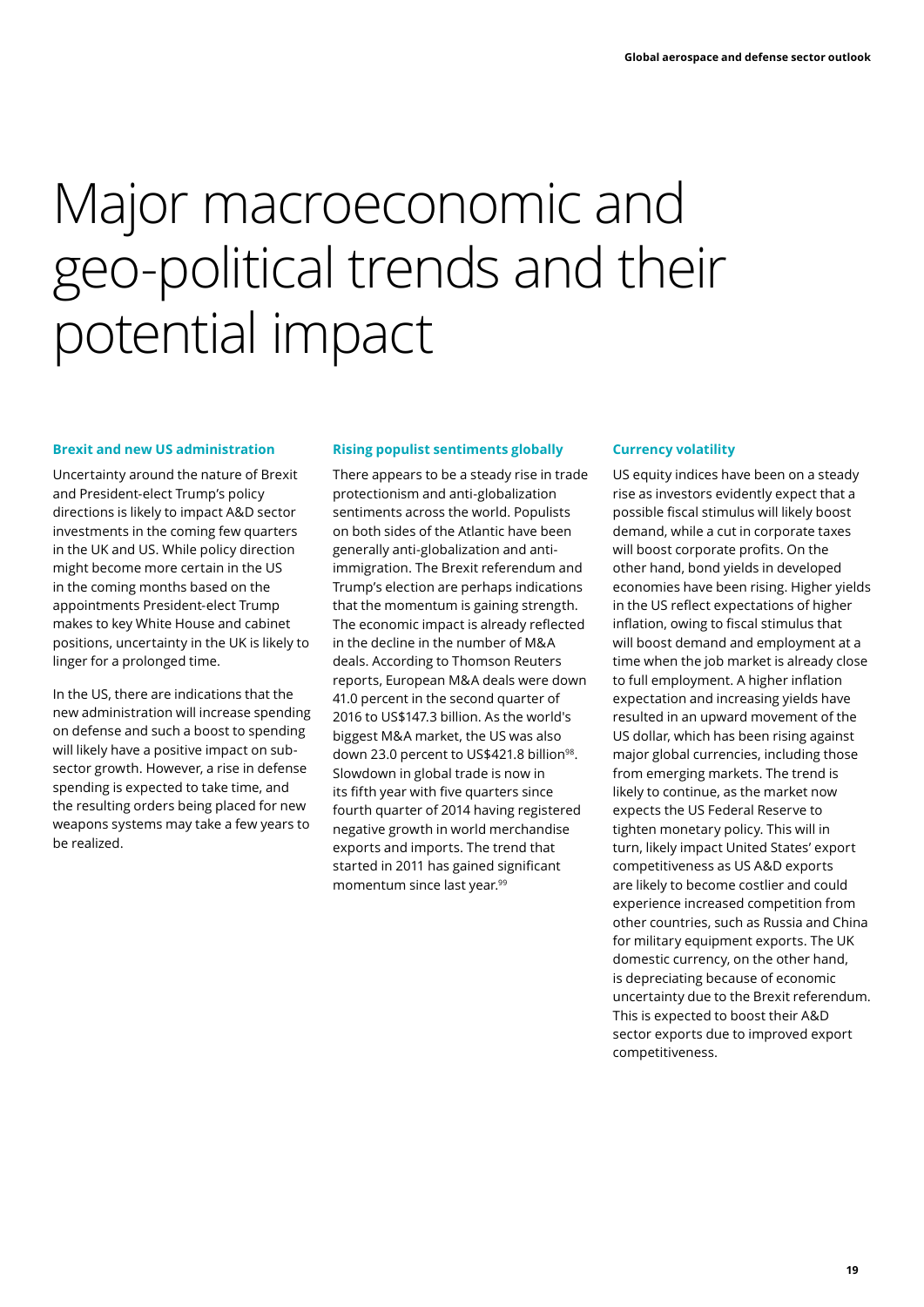

### **What has been the financial performance of the major A&D companies during the first nine months of 2016?**

Figure 19 shows that the top 20 global A&D companies reported combined revenues of US\$347.4 billion during the first nine months ending September 2016, representing a year-over-year increase of 1.6 percent.100 Operating earnings for the top 20 global A&D companies grew by 1.7 percent to US\$33.9 billion during the first nine months of 2016, with almost flat margins.101

On the other hand, the top 20 US based A&D companies' revenues experienced a stronger growth of 2.9 percent to US\$268.8 billion during the same period.102 However, their operating earnings declined by 7.1 percent to US\$30.8 billion.103

As illustrated in Figure 20, aggregate revenues for the top 20 global defense companies reported a 3.3 percent increase to US\$171.6 billion in the nine months ending September 2016, versus US\$166.1 billion during the same period in 2015.104

The top 20 US based defense companies reported a 5.1 percent growth in revenues during the nine months ending September 2015, hinting towards a recovery in defense spending in 2016.105

On the contrary, the commercial aerospace sub-sector reported flat revenues for both the top 20 global and the top 20 US companies during the first nine months of 2016 as it experienced a temporary cyclical slowdown in aircraft production.106

### **Figure 19: Top 20 global and US aerospace and defense companies' financial performance (2016 and 2015\*)**

| Top 20 global A&D companies        | <b>Nine months ending</b><br>September 2016 | <b>Nine months ending</b><br>September 2015 | Percentage<br>change |
|------------------------------------|---------------------------------------------|---------------------------------------------|----------------------|
| Revenues (US\$ billion)            | \$347.4                                     | \$342.0                                     | 1.6%                 |
| Operating earnings (US\$ billion)  | \$33.9                                      | \$33.3                                      | 1.7%                 |
| Operating margin                   | 9.8%                                        | 9.7%                                        | 0.2%                 |
|                                    |                                             |                                             |                      |
| <b>Top 20 US A&amp;D companies</b> | <b>Nine months ending</b><br>September 2016 | Nine months ending<br>September 2015        | Percentage<br>change |
| Revenues (US\$ billion)            | \$268.8                                     | \$261.3                                     | 2.9%                 |
| Operating earnings (US\$ billion)  | \$30.8                                      | \$33.1                                      | $-7.1\%$             |

\* Years include nine months ending September 2016 and September 2015.

Source: Deloitte analysis of the quarterly reports and 10-Q statements for the Top 20 Global and US A&D companies as mentioned in 2016 Global A&D sector financial performance study, July 2016; Top 20 Global A&D companies include Boeing, Airbus, Lockheed Martin, General Dynamics, United Technologies, GE Aviation, Northrop Grumman, Raytheon, Safran, Leonardo Finmeccanica, Thales, Honeywell Aerospace, L-3 Communication, Bombardier Aerospace, Textron, Mitsubishi Heavy Industries Aerospace, Huntington Ingalls Industries, Spirit AeroSystems, Embraer, Rockwell Collins; Top 20 US A&D companies include Boeing, Lockheed Martin, General Dynamics, United Technologies, GE Aviation, Northrop Grumman, Raytheon, Honeywell Aerospace, L-3 Communications, Textron, Huntington Ingalls Industries, Spirit AeroSystems, Rockwell Collins, Alcoa, Harris Corp., Orbital ATK, SAIC, Triumph Group, Leidos Holdings, B/E Aerospace

Note: For Boeing, we used 'Non-GAAP core operating earnings'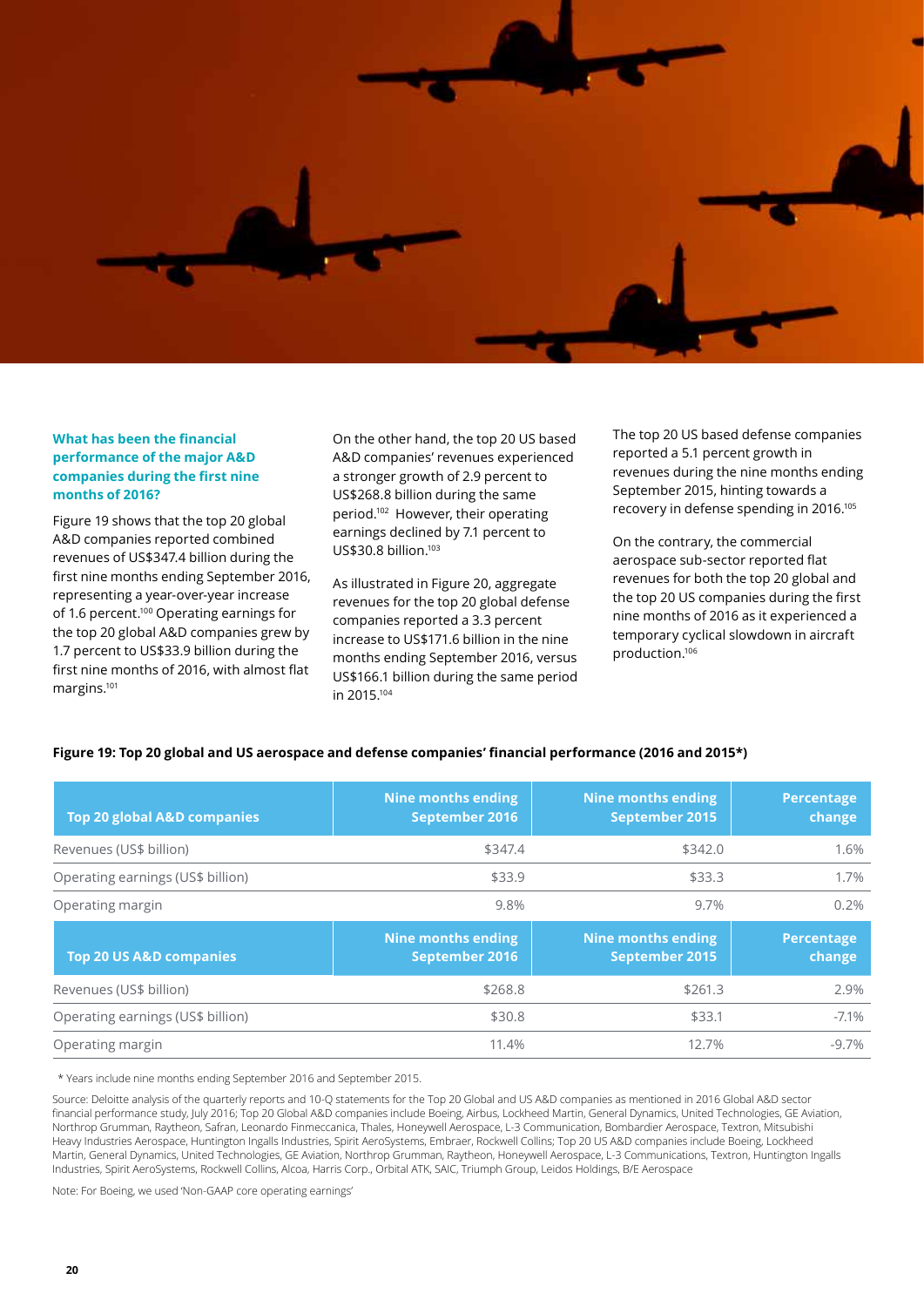

### **Figure 20: Top 20 global and US aerospace and defense companies – Commercial vs. defense sub-sector financial performance (2016 and 2015\*)**

| <b>Revenues (US\$billion)</b>           |                      |                                      |                                             |                             |  |  |  |
|-----------------------------------------|----------------------|--------------------------------------|---------------------------------------------|-----------------------------|--|--|--|
|                                         |                      | Nine months ending<br>September 2016 | <b>Nine months ending</b><br>September 2015 | <b>Percentage</b><br>change |  |  |  |
|                                         | Commercial aerospace | \$176.1                              | \$176.0                                     | 0.1%                        |  |  |  |
| Top 20 global A&D companies             | Defense              | \$171.6                              | \$166.1                                     | 3.3%                        |  |  |  |
| Top 20 US A&D companies                 | Commercial aerospace | \$115.2                              | \$115.0                                     | 0.2%                        |  |  |  |
|                                         | Defense              | \$153.7                              | \$146.3                                     | 5.1%                        |  |  |  |
| <b>Operating earnings (US\$billion)</b> |                      |                                      |                                             |                             |  |  |  |
| Top 20 global A&D companies             | Commercial aerospace | \$13.9                               | \$14.5                                      | $-3.8\%$                    |  |  |  |
|                                         | Defense              | \$20.4                               | \$19.2                                      | 6.1%                        |  |  |  |
|                                         | Commercial aerospace | \$12.1                               | \$15.0                                      | $-19.3%$                    |  |  |  |
| Top 20 US A&D companies                 | Defense              | \$19.1                               | \$18.5                                      | 3.1%                        |  |  |  |

\* Years include nine months ending September 2016 and September 2015.

Source: Deloitte analysis of the quarterly reports and 10-Q statements for the Top 20 Global and US A&D companies as mentioned in 2016 Global A&D sector financial performance study, July 2016; Top 20 Global A&D companies include Boeing, Airbus, Lockheed Martin, General Dynamics, United Technologies, GE Aviation, Northrop Grumman, Raytheon, Safran, Leonardo Finmeccanica, Thales, Honeywell Aerospace, L-3 Communication, Bombardier Aerospace, Textron, Mitsubishi Heavy Industries Aerospace, Huntington Ingalls Industries, Spirit AeroSystems, Embraer, Rockwell Collins; Top 20 US A&D companies include Boeing, Lockheed Martin, General Dynamics, United Technologies, GE Aviation, Northrop Grumman, Raytheon, Honeywell Aerospace, L-3 Communications, Textron, Huntington Ingalls Industries, Spirit AeroSystems, Rockwell Collins, Alcoa, Harris Corp., Orbital ATK, SAIC, Triumph Group, Leidos Holdings, B/E Aerospace

Note: For Boeing, we used 'Non-GAAP core operating earnings'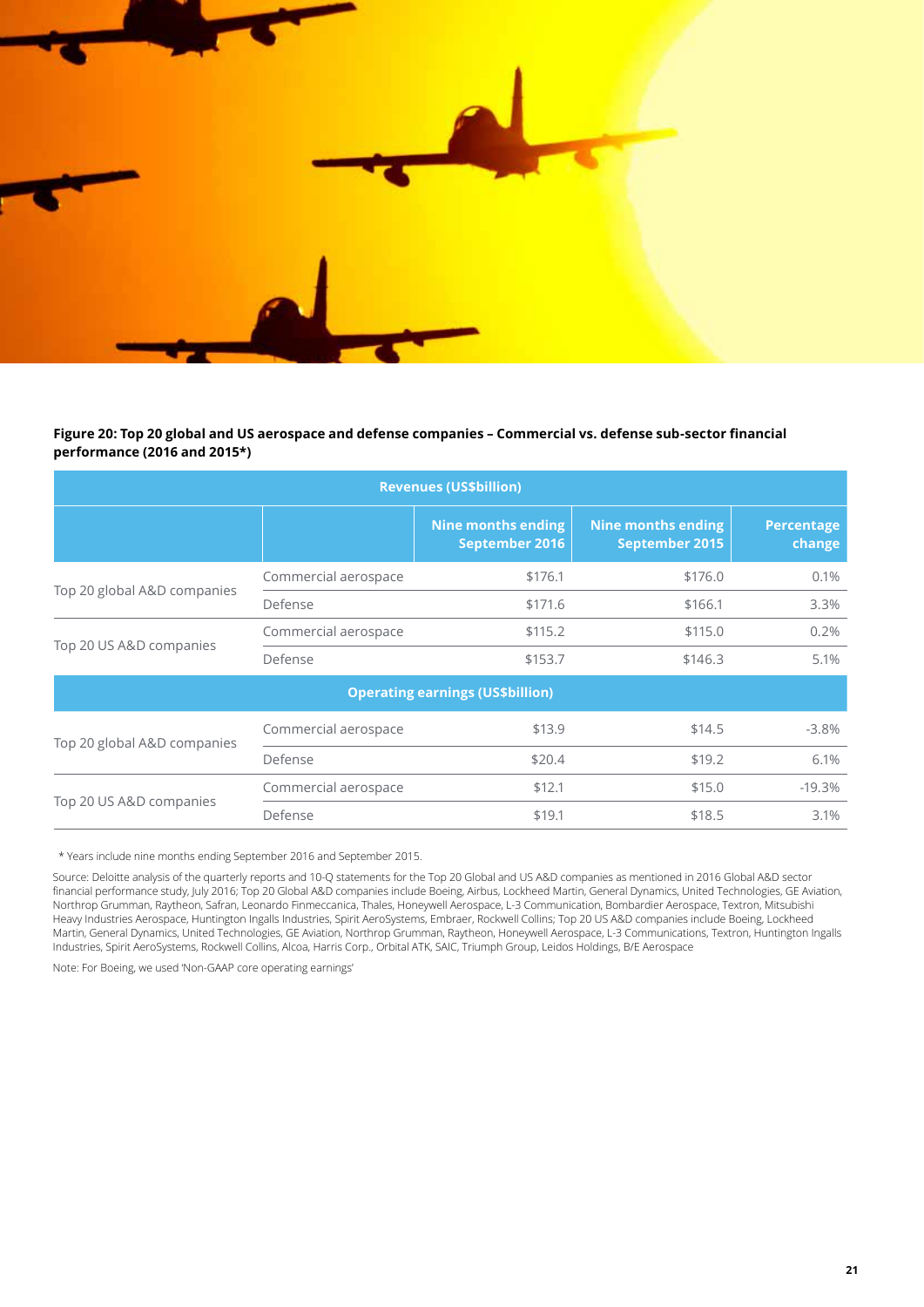# Conclusion

After experiencing a subdued performance in 2016, primarily due to the impact of a decline in commercial aircraft production, the global A&D sector is likely to grow around 2.0 percent in 2017.107 This forecast takes into account the potential rise in military expenditures, due to increasing global tensions and security threats, instability in the Middle East, as well as higher US DoD budgets. In addition, increase in travel demand, driven by global demographics and wealth creation in Asia and the Middle East, will also contribute to revenue growth.

Major commercial aircraft OEMs continue to hold high order backlogs as demand for new aircraft remains robust. Continued record production levels driven by strong demand for next-generation aircraft and growing passenger traffic are also expected to positively influence commercial aerospace sub-sector growth. Moreover, as the US defense budgets return to growth from 2016 onwards, it is likely that the global defense sub-sector has already seen its near-term bottom.

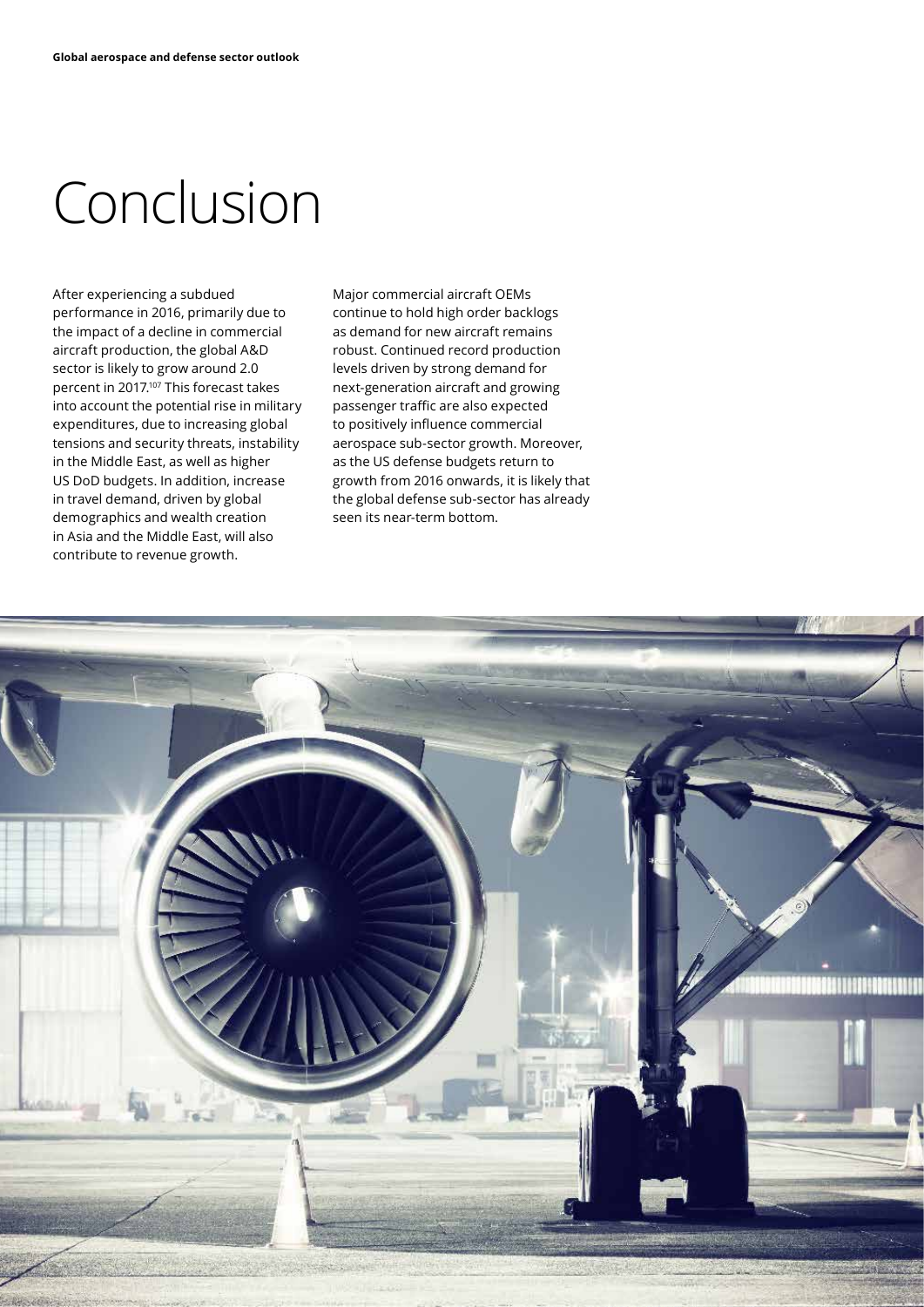## Endnotes

1. Deloitte analysis based on Median of 2017 analyst estimates of Top 20 pure play A&D companies, accessed from Bloomberg on 29 November 2016; A&D companies include Boeing, Airbus, Lockheed Martin, General Dynamics, BAE Systems, Northrop Grumman, Raytheon, Safran, Leonardo Finmeccanica, Thales, L-3 Communication, Textron, Huntington Ingalls Industries, Spirit AeroSystems, Zodiac Aerospace, Rockwell Collins, Harris Corp., MTU Aero Engines, Dassault Aviation, and Orbital ATK

2. Deloitte analysis of the following data: The Boeing Company, "Order and deliveries," accessed in November, 2016 http://active.boeing.com/ commercial/orders/index.cfm; Airbus Group, "Orders and deliveries," accessed in November, 2016, http://www.airbus.com/company/market/ orders-deliveries/; FlightGlobal

3. Deloitte analysis of the following data: The Boeing Company, "Order and deliveries," accessed in November, 2016 http://active.boeing.com/ commercial/orders/index.cfm; Airbus Group, "Orders and deliveries, accessed in November, 2016, http://www.airbus.com/company/market/ orders-deliveries/; UBS, US Aerospace and Defense Playbook, 14 October 2016; and Credit Suisse, Global Aerospace and Defense, 27 May 2016

4. Deloitte analysis based on Median of 2017 analyst estimates of Top 20 pure play A&D companies, accessed from Bloomberg on 29 November 2016; A&D companies include Boeing, Airbus, Lockheed Martin, General Dynamics, BAE Systems, Northrop Grumman, Raytheon, Safran, Leonardo Finmeccanica, Thales, L-3 Communication, Textron, Huntington Ingalls Industries, Spirit AeroSystems, Zodiac Aerospace, Rockwell Collins, Harris Corp., MTU Aero Engines, Dassault Aviation, and Orbital ATK

5. The Boeing Company, Commercial Airplanes Fact Sheet, September 2016, http://investors.boeing.com/investors/fact-sheets/default.aspx

6. IATA, Industry Statistics, June 2016 http://www.iata.org/pressroom/facts\_ figures/fact\_sheets/Documents/fact-sheet-industry-facts.pdf

7. The Boeing Company, Current Market Outlook (2016–2035), July 2016, http://www.boeing.com/resources/boeingdotcom/commercial/about-ourmarket/assets/downloads/cmo\_print\_2016\_final.pdf

8. Deloitte analysis of the following data: The Boeing Company, "Order and deliveries," accessed in November, 2016 http://active.boeing.com/ commercial/orders/index.cfm; Airbus Group, "Orders and deliveries," accessed in November, 2016, http://www.airbus.com/company/market/ orders-deliveries/; FlightGlobal

9. IATA, Industry Statistics, June 2016 http://www.iata.org/pressroom/facts\_ figures/fact\_sheets/Documents/fact-sheet-industry-facts.pdf

10. Ibid

11. Deloitte Analysis based on data from IATA, Industry Statistics, June 2016 http://www.iata.org/pressroom/facts\_figures/fact\_sheets/Documents/factsheet-industry-facts.pdf

12. Deloitte analysis of the following data: The Boeing Company, Current Market Outlook (2016–2035), July 2016, http://www.boeing.com/resources/ boeingdotcom/commercial/about-our-market/assets/downloads/cmo\_ print\_2016\_final.pdf; and Airbus Group, Global Market Forecast (2016–2035), July 2016, http://www.airbus.com/company/market/forecast/

13. Deloitte analysis of the following data: The Boeing Company, "Order and deliveries," accessed in November, 2016 http://active.boeing.com/ commercial/orders/index.cfm; Airbus Group, "Orders and deliveries," accessed in November, 2016, http://www.airbus.com/company/market/ orders-deliveries/; UBS, US Aerospace and Defense Playbook, 14 October 2016; and Credit Suisse, Global Aerospace and Defense, 27 May 2016

14. Ibid

15. Ibid

16. Deloitte analysis of the following data: The Boeing Company, "Order and deliveries," accessed in November, 2016 http://active.boeing.com/ commercial/orders/index.cfm; Airbus Group, "Orders and deliveries," accessed in November, 2016, http://www.airbus.com/company/market/ orders-deliveries/; UBS, US Aerospace and Defense Playbook, 14 October 2016; and Credit Suisse, Global Aerospace and Defense, 27 May 2016

17. BBC, "Boeing set to deliver more planes in 2016", October 2016 http:// www.bbc.com/news/business-37775347

18. Ibid

19. Reuters, "Airbus to cut A380 assembly rate to one aircraft per month from 2018", 11 October, 2016 http://www.reuters.com/article/us-airbus-aidUSKCN12B0GL; Bloomberg, "Wide-Bodies' Luster Is Tarnished as American Defers Airbus Jets", 22 July, 2016 http://www.bloomberg.com/news/ articles/2016-07-22/wide-body-s-luster-is-tarnished-as-american-defersairbus-jets

20. The Seattle Times, "Boeing cutting output of 777 cash cow, dealing a blow to jobs and revenue", 12 December, 2016 http://www.seattletimes. com/business/boeing-aerospace/boeing-will-cut-777-production-in-everettnext-summer/?utm\_source=referral&utm\_medium=mobile-app&utm\_ campaign=ios

21. Reuters, "China-made regional jet set for delivery, but no U.S. certification", 21 October, 2015 http://www.reuters.com/article/us-chinaaircraft-arj21-exclusive-idUSKCN0SF2XN20151021

22. The Telegraph, "Rolls-Royce splashes out £613m on Spanish engine component maker", 11 July 2016 http://www.telegraph.co.uk/ business/2016/07/11/rolls-splashes-out-613m-on-spanish-enginecomponent-maker/

23. Deloitte analysis based on Median of 2017 analyst estimates of Top 20 pure play A&D companies, accessed from Bloomberg on 29 November 2016; Major A&D companies include Boeing, Airbus, Lockheed Martin, General Dynamics, BAE Systems, Northrop Grumman, Raytheon, Safran, Leonardo Finmeccanica, Thales, L-3 Communication, Textron, Huntington Ingalls Industries, Spirit AeroSystems, Zodiac Aerospace, Rockwell Collins, Harris Corp., MTU Aero Engines, Dassault Aviation, and Orbital ATK

24. CNN, "Trump calls for military spending increase", 8 September 2016 http://edition.cnn.com/2016/09/06/politics/donald-trump-defense-spendingsequester/

25. Deloitte analysis based on data from the Office of the Under Secretary of Defense (Comptroller) in the United States Budget Request Document, accessed in November 2016, http://comptroller.defense.gov/.

26. Deloitte analysis of data from Stockholm International Peace Research Institute (SIPRI) Military Expenditure Database, accessed in November 2016, http://www.sipri.org/research/armaments/milex/research/armaments/ milex/research/armaments/milex/milex\_database

#### 27. Ibid

28. CNBC, "Here's the bill for Trump's military buildup plan", 08 September 2016 http://www.cnbc.com/2016/09/08/heres-the-bill-for-trumps-militarybuildup-plan.html

29. Deloitte analysis of data from Stockholm International Peace Research Institute (SIPRI) Military Expenditure Database, accessed in November 2016, http://www.sipri.org/research/armaments/milex/research/armaments/ milex/research/armaments/milex/milex\_database

30. Defense Security Cooperation Agency, "Fiscal Year 2016 Sales Total \$33.6B", 8 November 2016 http://www.dsca.mil/news-media/news-archive/ fiscal-year-2016-sales-total-336b

31. Investor's Business Daily, "U.S. Arms Sales Overseas Are On Record Pace With Big Mideast Sales", 09 December 2016 http://www.investors.com/ news/u-s-arms-sales-overseas-on-track-to-break-record-with-apachechinook-approvals/

32. The New York Times, "E.U. Plans Big Increase in Military Spending", 30 November 2016 http://www.nytimes.com/2016/11/30/world/europe/euplans-big-increase-in-military-spending.html?\_r=0

33. Japan Today, "Japan's defense budget for FY 2017 likely to hit record", 02 December 2016 https://www.japantoday.com/category/politics/view/japansdefense-budget-for-fy-2017-likely-to-hit-record-y5-1-tril

34. Boeing, "Boeing, TATA Joint Venture Establishes Aerospace Facility in Hyderabad", 18 June, 2016 http://www.boeing.co.in/news-and-media-room/ news-releases/2016/june/boeing-tata-joint-venture-establishes-aerospacefacility.page

35. IHS Jane's 360, "UMEX 2016: Al Marakeb partners with Raytheon for USV development", 08 March 2016 http://www.janes.com/article/58637/umex-2016-al-marakeb-partners-with-raytheon-for-usv-development

36. The Wall Street Journal, "Ex-Im Bank Faces New Hurdle as Senator Blocks Board Nominees", April 2016 http://www.wsj.com/articles/ex-im-bank-facesnew-hurdle-in-congress-over-board-nominees-1461835801

37. The Wall Street Journal, "Ex-Im Bank Critics, Supporters Look to Donald Trump for Help", December 2016 http://www.wsj.com/articles/ex-im-bankcritics-supporters-look-to-donald-trump-for-help-1481228004

38. Deloitte analysis of information from DTTL's annual Global A&D sector financial performance study for the years 2011, 2012, 2013, 2014, 2015, and 2016, Deloitte estimates.

39. Ibid

40. Ibid

41. Ibid

42. Ibid

43. Ibid

44. Deloitte analysis based on data from Stockholm International Peace Research Institute (SIPRI) https://www.sipri.org/databases/milex

45. Ibid

46. Ibid

47. Ryan Dehoff, Chad Duty, et al., "Additive manufacturing of aerospace brackets," Advanced Materials & Processes, March 2013.

48. Mark Cotteleer, Jonathan Holdowsky, Monica Mahto, and John Coykendall, 3D opportunity for aerospace and defense: Additive manufacturing takes flight, Deloitte University Press, 2014.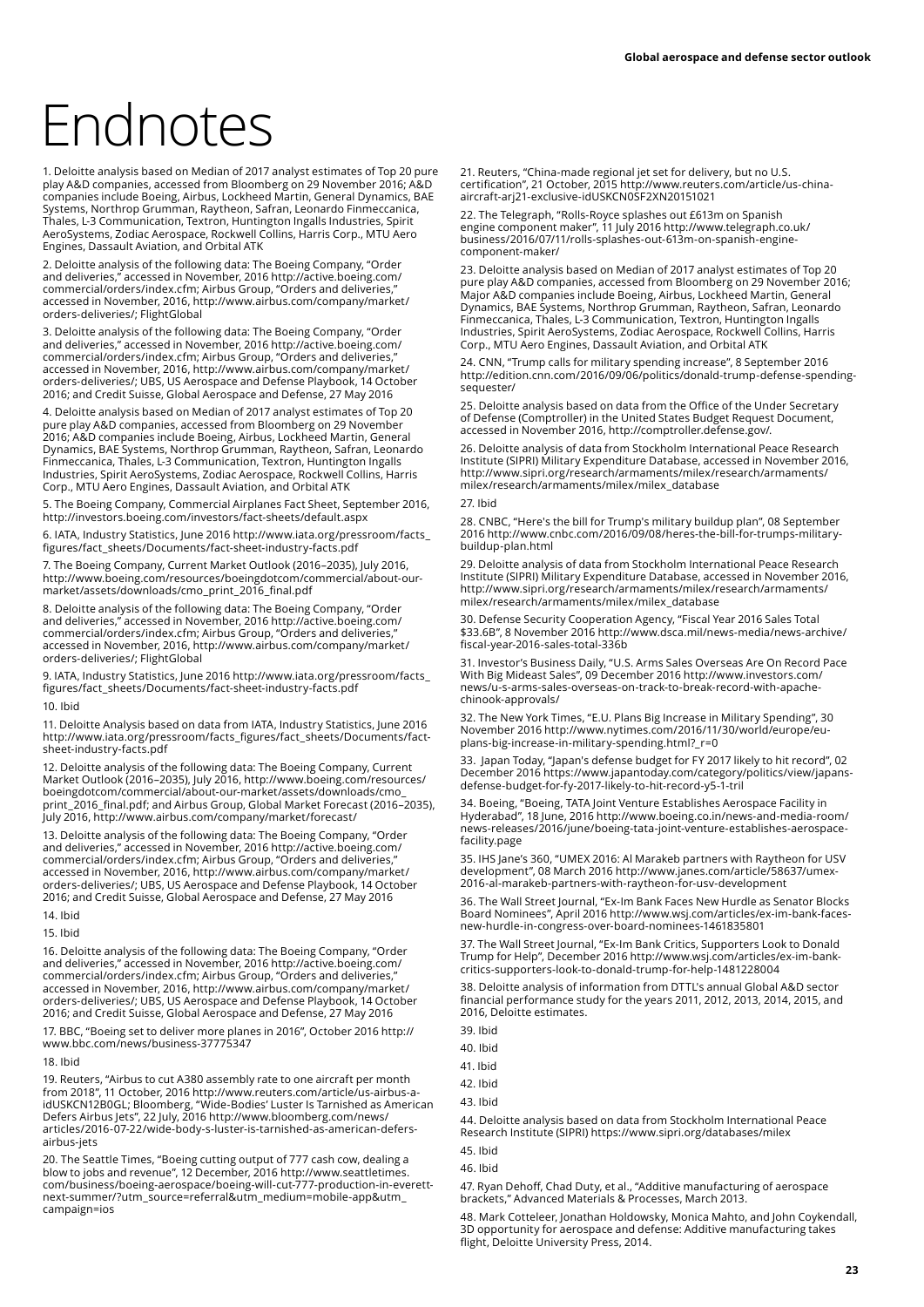49. Business Insider, "Why every flight you take is obsessively monitored", 16 June 2015, http://www.businessinsider.com/airplanes-and-big-datasensors-2015-6

50. Ibid

51. Airbus, "Factory of the future: New ways of manufacturing", http://www. airbusgroup.com/int/en/story-overview/factory-of-the-future.html, accessed 9 November 2016.

52. Deloitte analysis of data from Thomson Reuters M&A database, 2016 data is through 14 November 2016.

53. Ibid

54. Ibid

55. Ibid

56. IHS Jane's 360, "Chinese defence companies sign restructuring deals", 07 September 2016 http://www.janes.com/article/63490/chinese-defencecompanies-sign-restructuring-deals

57. Deloitte analysis of data from Capital IQ, accessed in November 2016.

58. Deloitte analysis of data from Bloomberg, accessed in November 2016.

59. Deloitte analysis of information from DTTL's annual Global A&D sector financial performance study for the years 2011, 2012, 2013, 2014, 2015, and 2016, Deloitte estimates.

60. Deloitte analysis based on data from IHS Jane's, 12 December 2016 http:// news.ihsmarkit.com/press-release/2016s-15-trillion-global-defence-spendkick-decade-growth-ihs-markit-says

61. India Defence News, "India Signed 15 Defense Contracts Worth \$10.5 Billion This Year", November, 2016 http://www.indiandefensenews. in/2016/11/india-signed-15-defense-contracts-worth.html

62. The Indian Express, "INS Kalvari sea trials begin today: All you need to know about the attack submarine", December, 2015 http://indianexpress. com/article/explained/ins-kalvari-sea-trials-begin-today-all-you-need-toknow-about-the-attack-submarine/

63. The Economic Times, "First squadron of LCA Tejas inducted into Indian Air Force: 8 things to know", July, 2016 http://economictimes.indiatimes.com/ news/defence/first-squadron-of-lca-tejas-inducted-into-indian-air-force-8 things-to-know/articleshow/53001820.cms

64. Transforming India: Key Accomplishments in the defence sector under the Narendra Modi Govt, Ministry of Defence, Govt of India, July 2016

65. The Hindu, "India joins Missile Technology Control Regime. Top 5 things to know", June, 2016 http://www.thehindu.com/news/national/india-to-becomefull-member-of-mtcr-today/article8778729.ece

66. Reuters, "U.S., India sign military logistics agreement", August, 2016 http://www.reuters.com/article/us-india-usa-military-idUSKCN114241

67. Daily O, "Thanks to Modi, a new symphony in India-US defence partnership", June, 2016 http://www.dailyo.in/politics/narendra-modi-inamerica-barack-obama-nuclear-suppliers-group-china/story/1/11115.html

68. The Hindu, "100% FDI in defence: What does it mean?", June 2016 http:// www.thehindu.com/news/national/100-FDI-in-defence-What-does-it-mean/ article14433877.ece

69. The Economic Times, "Airbus Helicopters signs contract with Mahindra to make parts of Panther helicopters", 13 July 2016 http://economictimes. indiatimes.com/news/defence/airbus-helicopters-signs-contract-withmahindra-to-make-parts-of-panther-helicopters/articleshow/53177244.cms

70. Boeing, "Boeing, TATA Joint Venture Establishes Aerospace Facility in Hyderabad", 18 June, 2016 http://www.boeing.co.in/news-and-media-room/ news-releases/2016/june/boeing-tata-joint-venture-establishes-aerospacefacility.page

71. Boeing, "Boeing Forecasts Demand for 1,850 New Airplanes in India", 20 July 2016 http://www.boeing.co.in/news-and-media-room/newsreleases/2016/july/boeing-forecasts-demand-for-1850-new-airplanes-inindia.page; Economic Times, "India to become 3rd largest aviation market by 2026: IATA", 18 October 2016 http://economictimes.indiatimes.com/industry/ transportation/airlines-/-aviation/india-to-become-3rd-largest-aviationmarket-by-2026-iata/articleshow/54919114.cms

72. Ibid

73. Ibid

74. Deloitte analysis based on data from IHS Jane's, 12 December 2016 http:// news.ihsmarkit.com/press-release/2016s-15-trillion-global-defence-spendkick-decade-growth-ihs-markit-says

75. Deloitte analysis based on data from Stockholm International Peace Research Institute (SIPRI) https://www.sipri.org/databases/milex

76. UBS, "China Aerospace & Defense: Riding the modernization of the PLA", July 2016

77. Bloomberg, "Long Haul for China's Big Jet", 3 November 2016 https://www. bloomberg.com/gadfly/articles/2016-11-03/a-runway-to-the-horizon-forchina-s-big-plane

78. Bloomberg, "Xi's Dream Takes Shape in Shanghai to Challenge Airbus, Boeing", 30 October 2016 http://www.bloomberg.com/news/ articles/2016-10-30/chinese-planemaker-chases-xi-s-dream-to-challengeairbus-boeing

79. Ibid

80. AINonline, "UAC and Comac Form Joint Venture for New Widebody", 07 November 2016 http://www.ainonline.com/aviation-news/airtransport/2016-11-07/uac-and-comac-form-joint-venture-new-widebody

81. Invest in China, Catalogue for the Guidance of Foreign Investment Industries (Amended in 2015) http://www.fdi.gov. cn/1800000121\_39\_4830\_0\_7.html

82. Deloitte analysis based on data from Stockholm International Peace Research Institute (SIPRI) https://www.sipri.org/databases/milex

83. Ibid

84. Ibid

85. International Trade Administration, 2016 Defense Markets Report: Middle East http://trade.gov/topmarkets/pdf/Defense\_Middle\_East.pdf 86. Ibid

#### 87. Ibid

88. Deloitte analysis based on data from IATA, Industry Statistics, June 2016 http://www.iata.org/pressroom/facts\_figures/fact\_sheets/Documents/factsheet-industry-facts.pdf

89. Boeing, "Boeing Commercial Airplanes in the Middle East", http://www. boeing-me.com/en/boeing-in-the-middle-east/about-boeing-in-the-middleeast/boeing-commercial-overview.page

90. Deloitte analysis based on data from IHS Jane's, 12 December 2016 http:// news.ihsmarkit.com/press-release/2016s-15-trillion-global-defence-spendkick-decade-growth-ihs-markit-says

91. International Trade Administration, 2016 Defense Markets Report: Western Europe http://trade.gov/topmarkets/pdf/Defense\_Western\_Europe. pdf

92. International Trade Administration, 2016 Defense markets Report, Western Europe http://trade.gov/topmarkets/pdf/Defense\_Western\_Europe. pdf

93. 2016 forecasts in July. L'industrie aéronautique et spatiale, Laurent Faibis, Publishing Director, Xerfi France, July 2016, p. 6-10

94. Ibid

95. La Tribune, "Budget 2017: les sept inquiétudes du chef d'état-major des armées, October 2016 http://www.latribune.fr/entreprises-finance/industrie/ aeronautique-defense/budget-2017-les-sept-inquietudes-du-chef-d-etatmajor-des-armees-610486.html

96. Le Drian présente un rapport relatif à la programmation militaire 2017- 2019, Guillaume Belan, http://www.air-cosmos.com/le-drian-presente-unrapport-relatif-a-la-programmation-militaire-2017-2019-84825

97. Law of December 18, 2013 (no. 2013-1168) relating to military planning for 2014 to 2019. https://www.legifrance.gouv.fr/affichTexte.do?cidTexte=JORFT EXT000028338825&categorieLien=id. This law was updated on July 28, 2015 (no. 2015-917) following the January 2015 terrorist attacks against Charlie Hebdo magazine in Paris so as to reinforce national defense and secure the anti-terrorist capacity of French forces. This law is an update of the military planning law for 2015-2019. https://www.legifrance.gouv.fr/eli/loi/2015/7/28/ DEFX1510920L/jo/texte

98. Reuters, "Global M&A declines in second quarter as mega deals seen too risky", 1 July 2016 http://in.reuters.com/article/us-global-m-a-analysisidINKCN0ZF2YG

#### 99. Ibid

100. Deloitte analysis of the companies' quarterly reports and 10-Q statements for the companies mentioned in the DTTL study 2015 global A&D sector financial performance study

101. Ibid

102. Ibid

- 103. Ibid
- 104. Ibid

105. Ibid

106. Ibid

107. Deloitte analysis based on Median of 2017 analyst estimates of Top 20 pure play A&D companies, accessed from Bloomberg on 29 November 2016; Major A&D companies include Boeing, Airbus, Lockheed Martin, General Dynamics, BAE Systems, Northrop Grumman, Raytheon, Safran, Leonardo Finmeccanica, Thales, L-3 Communication, Textron, Huntington Ingalls Industries, Spirit AeroSystems, Zodiac Aerospace, Rockwell Collins, Harris Corp., MTU Aero Engines, Dassault Aviation, and Orbital ATK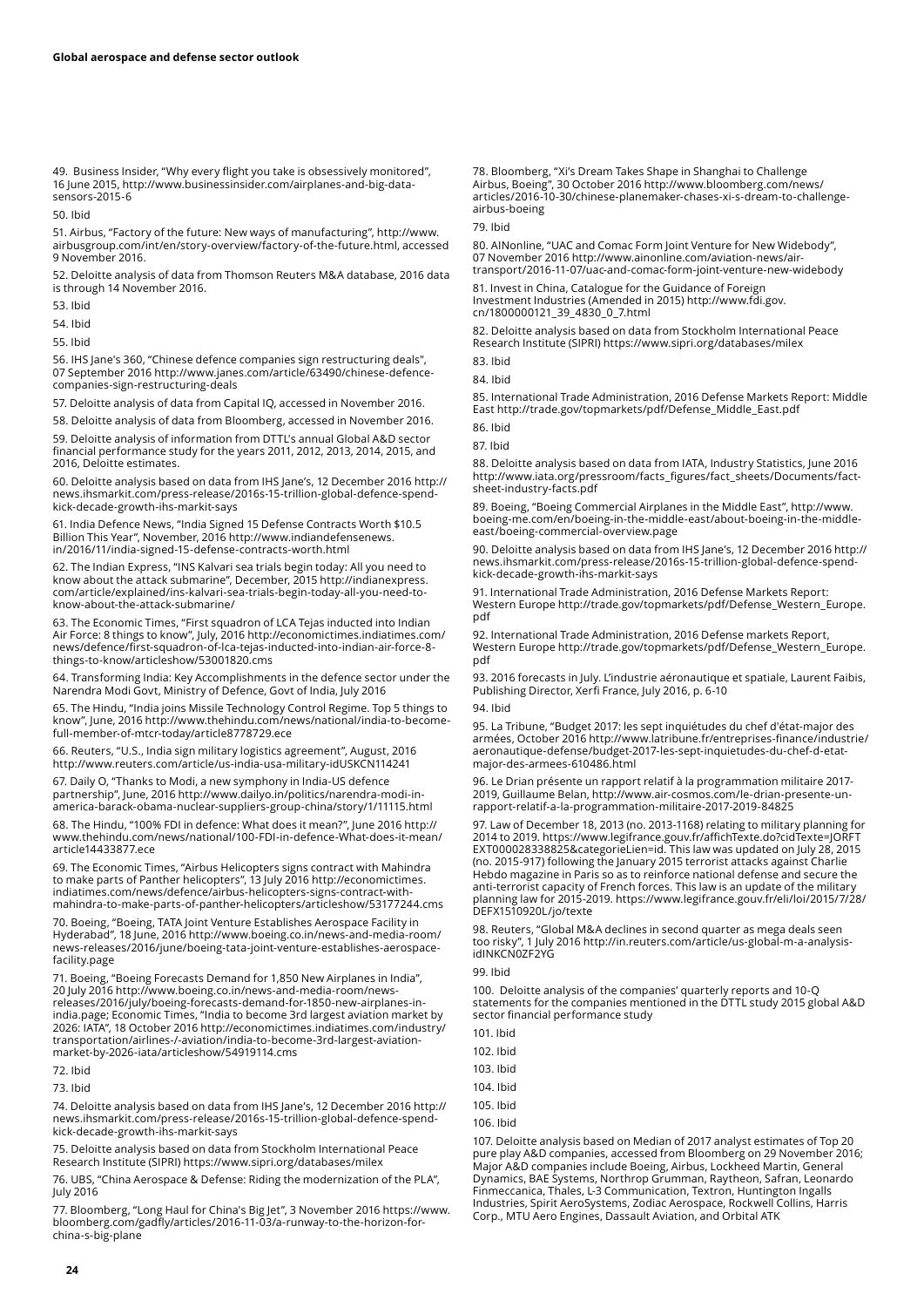# **Contacts**

## Author and primary contact Co-Author



**Tom Captain** Global Aerospace & Defense Leader Deloitte Touche Tohmatsu Limited +1 206 716 6452 tcaptain@deloitte.com

## Industry contact



**Tim Hanley** Global Leader, Consumer & Industrial Products Deloitte Touche Tohmatsu Limited +1 414 977 2520 thanley@deloitte.com

## Acknowledgments

Thank you to Pascal Pincemin, Deloitte Global Managing Director, Clients & Industries; Stacey Winters, Deloitte UK Aerospace and Defence Sector Leader; General Chuck Wald (United States Air Force, Retired), Director and Vice Chairman, Deloitte Services LP; and Siddhant Mehra, Senior Analyst, Deloitte Services LP for their contributions towards this study.



**Aijaz Hussain** Aerospace & Defense Sector Research Leader Associate Vice President Deloitte US Center for Industry Insights (Deloitte Services LP) aihussain@deloitte.com